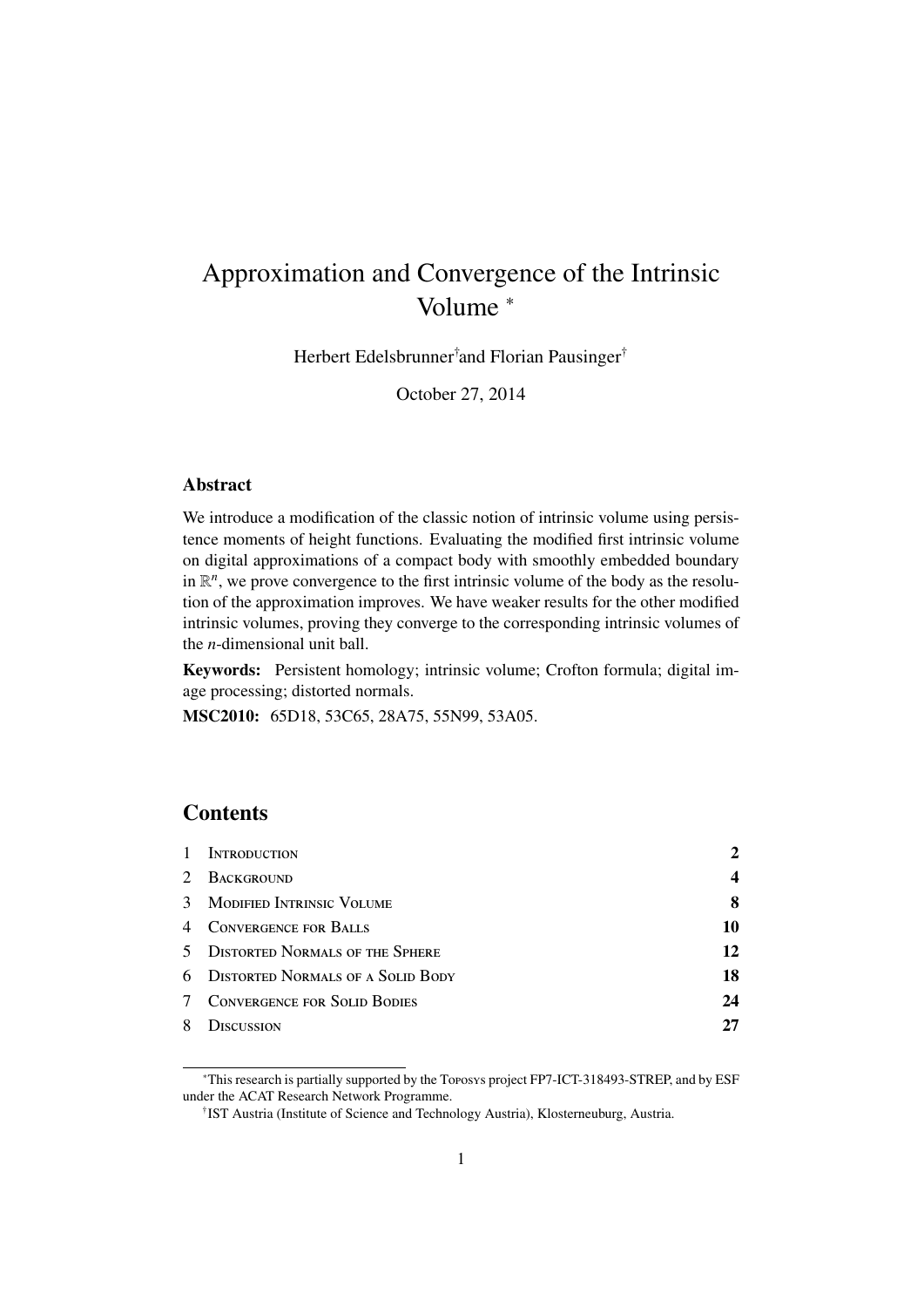#### 1 Introduction

Let M be a compact body in  $\mathbb{R}^3$  whose boundary,  $\partial \mathbb{M}$ , is a smoothly embedded 2-manifold and let the a possibly small but positive real parameter. Letting #(M  $\cap$ 2-manifold, and let *t* be a possibly small but positive real parameter. Letting # $(M \cap$  $t\mathbb{Z}^3$ ) be the number of points of the dilated integer grid in M, it is well known that  $t^3$  #( $\mathbb{M} \cap t\mathbb{Z}^3$ ) converges to Vol( $\mathbb{M}$ ) as *t* goes to zero. The central question of the classic lattice point theory, as founded by E. Landau and others in the first decades of the 20th century, is to estimate the *lattice discrepancy*, which is defined as  $t^3$  #( $\mathbb{M} \cap t\mathbb{Z}^3$ ) – Vol( $\mathbb{M}$ ); see the recent survey [18] for more details. Since the lattice discrepancy vanishes as *t* goes to zero, we may approximate M with  $#(\mathbb{M} \cap \mathbb{M})$  $t\mathbb{Z}^3$ ) cubes of edge length *t* whose centers are in M ∩  $t\mathbb{Z}^3$ , such that the volume is preserved asymptotically, as *t* goes to zero. It would be nice to also preserve the other *intrinsic volumes* of M, namely the surface area, the total mean curvature, and the total Gaussian curvature, by means of the above approximation with cubes. However, a straightforward construction only yields the right volume and Gaussian curvature, while the surface area and the mean curvature of the approximation can significantly differ from the values of M as the following example shows.

**Motivating example.** Let  $M = \mathbb{B}^3$  be the unit ball in  $\mathbb{R}^3$ . The *resolution t digital approximation* of  $\mathbb{B}^3$ , denoted as  $\mathbb{B}^3$ , is the union of axes-aligned cubes of edge length *t* whose centers are of the form  $(tx, ty, tz)$ , with  $(x, y, z) \in \mathbb{Z}^3$  and  $t \sqrt{x^2 + y^2 + z^2} < 1$ . There are  $\#(\mathbb{R}^3 \cap t \mathbb{Z}^3) = \text{Vol}(\mathbb{R}^3)/t^3 + o(1/t^3)$  such cubes  $t\sqrt{x^2 + y^2 + z^2} \le 1$ . There are  $\#(\mathbb{B}^3 \cap t\mathbb{Z}^3) = \text{Vol}(\mathbb{B}^3)/t^3 + o(1/t^3)$  such cubes,<br>each with volume  $t^3$ . Hence each with volume  $t^3$ . Hence,

$$
\lim_{t \to 0} \text{Vol}(\mathbb{B}_t^3) = \lim_{t \to 0} t^3 \#(\mathbb{B}^3 \cap t\mathbb{Z}^3) = \text{Vol}(\mathbb{B}^3). \tag{1}
$$

As for the surface area, we note that if we look from either end of each of the three coordinate axes, we see every square face in the boundary of  $\mathbb{B}_t^3$  exactly once. From each of the six directions, we see  $\#(\mathbb{B}^2 \cap \mathbb{Z}^2)$  faces, each of area  $t^2$ . As *t* goes to zero, the total area of these faces converges to the area of the unit disk, which implies

$$
\lim_{t \to 0} \text{Area}(\mathbb{B}_t^3) = 6 \lim_{t \to 0} t^2 \#(\mathbb{B}^2 \cap t\mathbb{Z}^2) = 6 \text{Area}(\mathbb{B}^2),\tag{2}
$$

which is  $6\pi$ . In contrast, the surface area of the boundary of the unit ball is  $4\pi$ . Moving on to the total mean curvature, we use a discrete formulation according to which the contribution of a convex edge is  $\pi/4$  times its length, and that of a reflex edge is  $-\pi/4$  times its length. Again looking at  $\mathbb{B}^3_t$  from either end of the three<br>coordinate axes, we record the contributions of all convex and reflex edges in the coordinate axes, we record the contributions of all convex and reflex edges in the boundary of visible square faces. These edges are organized in curves delimiting steps, and we can pair up the reflex with the convex edges, effectively cancelling their contributions to the total mean curvature. This leaves the convex edges of the last step (the silhouette) unpaired. The total length of these edges is  $4t\#(\mathbb{B}^1 \cap t\mathbb{Z})$ , which converges to four times the length of  $\mathbb{B}^1$ . We get the total mean curvature by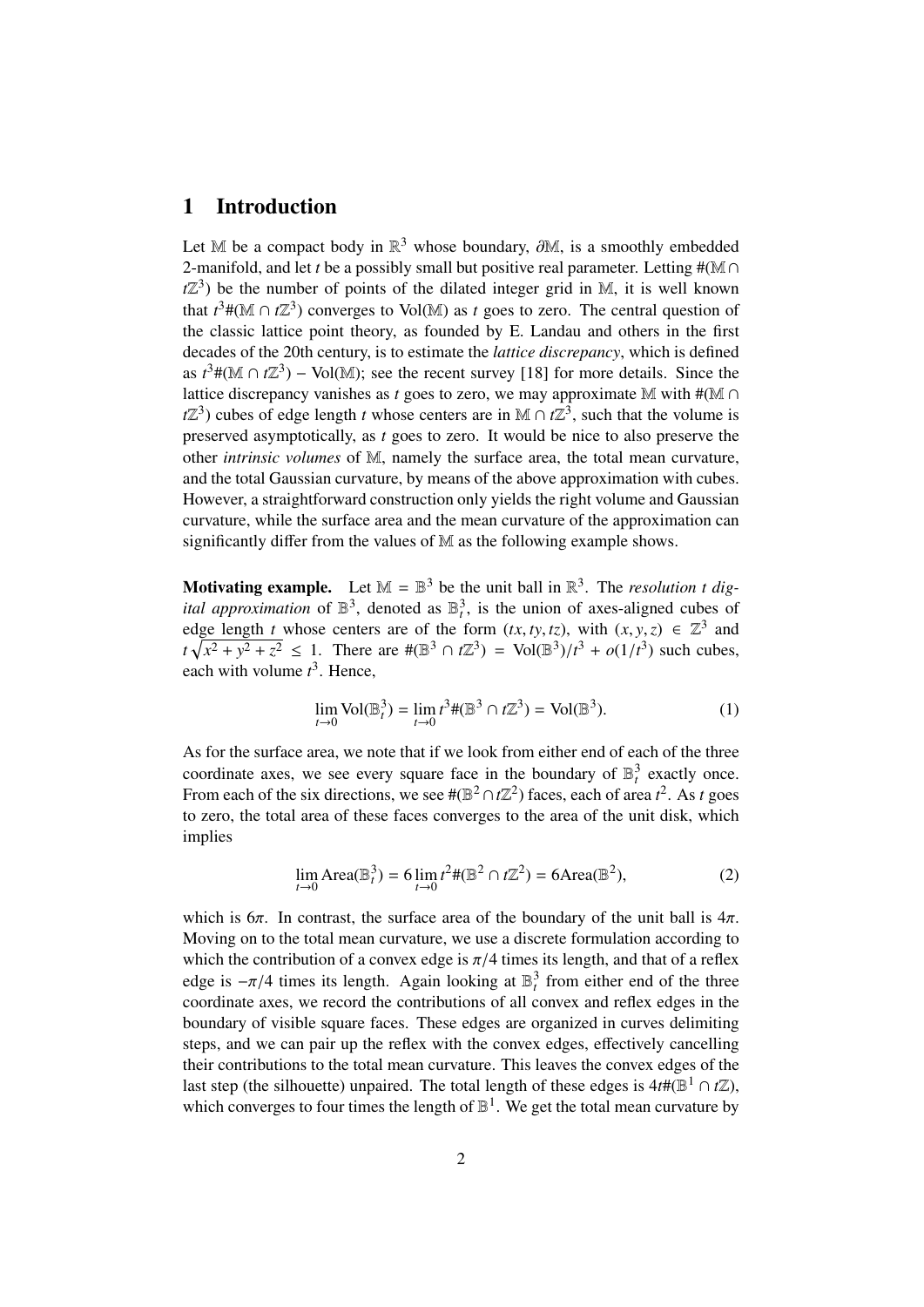multiplying with 6 for the number of directions, with  $\frac{1}{2}$  because each convex and reflex edge is accounted for twice, and  $\frac{\pi}{4}$  for half the dihedral angle at the convex edges. Hence,

$$
\lim_{t \to 0} \text{Mean}(\mathbb{B}_t^3) = \frac{6\pi}{8} \lim_{t \to 0} 4t \#(\mathbb{B}^1 \cap t\mathbb{Z}) = 3\pi \text{Length}(\mathbb{B}^1),\tag{3}
$$

which is  $6\pi$ . In contrast, the total mean curvature of the boundary of the unit ball is  $4\pi$ . Finally, we compute the total Gaussian curvature of  $\mathbb{B}^3_t$  as the sum of angle<br>defects over all boundary vertices. This sum depends on the topological type of defects over all boundary vertices. This sum depends on the topological type of  $\partial \mathbb{B}_t^3$  but not on its shape. The type is that of the sphere, for which the sum of angle<br>defects is  $4\pi$ . In other words, Gauss( $\mathbb{R}^3$ ) =  $4\pi$  = Gauss( $\mathbb{R}^3$ ) independent of t defects is  $4\pi$ . In other words, Gauss( $\mathbb{B}_t^3$ ) =  $4\pi$  = Gauss( $\mathbb{B}^3$ ) independent of *t*.

Results and prior work. The first main result of this paper modifies the notion of intrinsic volume to overcome the lack of convergence demonstrated in our motivating example. We use special cases of the Crofton and the Blaschke-Petkantschin Formulas to write the (*n*−*k*)-th intrinsic volume as an integral over *k*-planes, which we rewrite in terms of level sets of height functions. Using methods from computational topology, we summarize the contributions of a height function by the moment of its persistence diagram, but one that ignores small persistence contributions. Quantifying small as anything with persistence at most  $t\sqrt{n}$ , we prove that

$$
\lim_{t \to 0} V_{n-k}(\mathbb{B}_t^n, t \sqrt{n}) = V_{n-k}(\mathbb{B}^n), \tag{4}
$$

for all  $0 \le k < n$ , in which  $V_{n-k}(\mathbb{B}^n)$  is the  $(n-k)$ -th intrinsic volume of the *n*-<br>dimensional unit ball, and  $V_{n-k}(\mathbb{B}^n, t_{\lambda}[n])$  is the modified  $(n-k)$ -th intrinsic volume dimensional unit ball, and  $V_{n-k}(\mathbb{B}_{t}^{n}, t\sqrt{n})$  is the modified  $(n-k)$ -th intrinsic volume<br>of the resolution *t* digitization of  $\mathbb{R}^{n}$ . See the Convergence Theorem for Balls for of the resolution  $t$  digitization of  $\mathbb{B}^n$ . See the Convergence Theorem for Balls for a more detailed statement of this result. For values of  $n - k$  for which  $V_{n-k}(\mathbb{B}_{t}^{n})$ does not converge to  $V_{n-k}(\mathbb{B}^n)$ , this implies that the difference is primarily due to features of  $\mathbb{B}_t^n$  that have small persistence under height functions.

Beyond providing structural insights, the convergence results imply multigrid convergent digital algorithms. In contrast to our approach, a *local digital algorithm* counts local configurations in a small observation window that moves over the digital image. Studying this special class of algorithms, Svane [22] proves that multigrid convergence cannot be achieved for the intrinsic volumes of convex bodies other than for  $V_n$ , which is the *n*-dimensional volume. The local algorithms are simple and thus often preferred over the most common type of non-local digital algorithms, which construct polytopes to approximate geometric sets and estimate their intrinsic volumes; see [15] and the references therein. As an example, we mention the probabilistic algorithm that estimates the intrinsic volumes of a convex body from the convex hull of randomly chosen points inside the body. For convex bodies whose boundaries have positive reach, it can be shown that the expected value of the  $(n - k)$ -th intrinsic volume of the convex hull converges to that of the convex body, for  $0 \le k \le n$ , as the number of points goes to infinity; see [4, 13].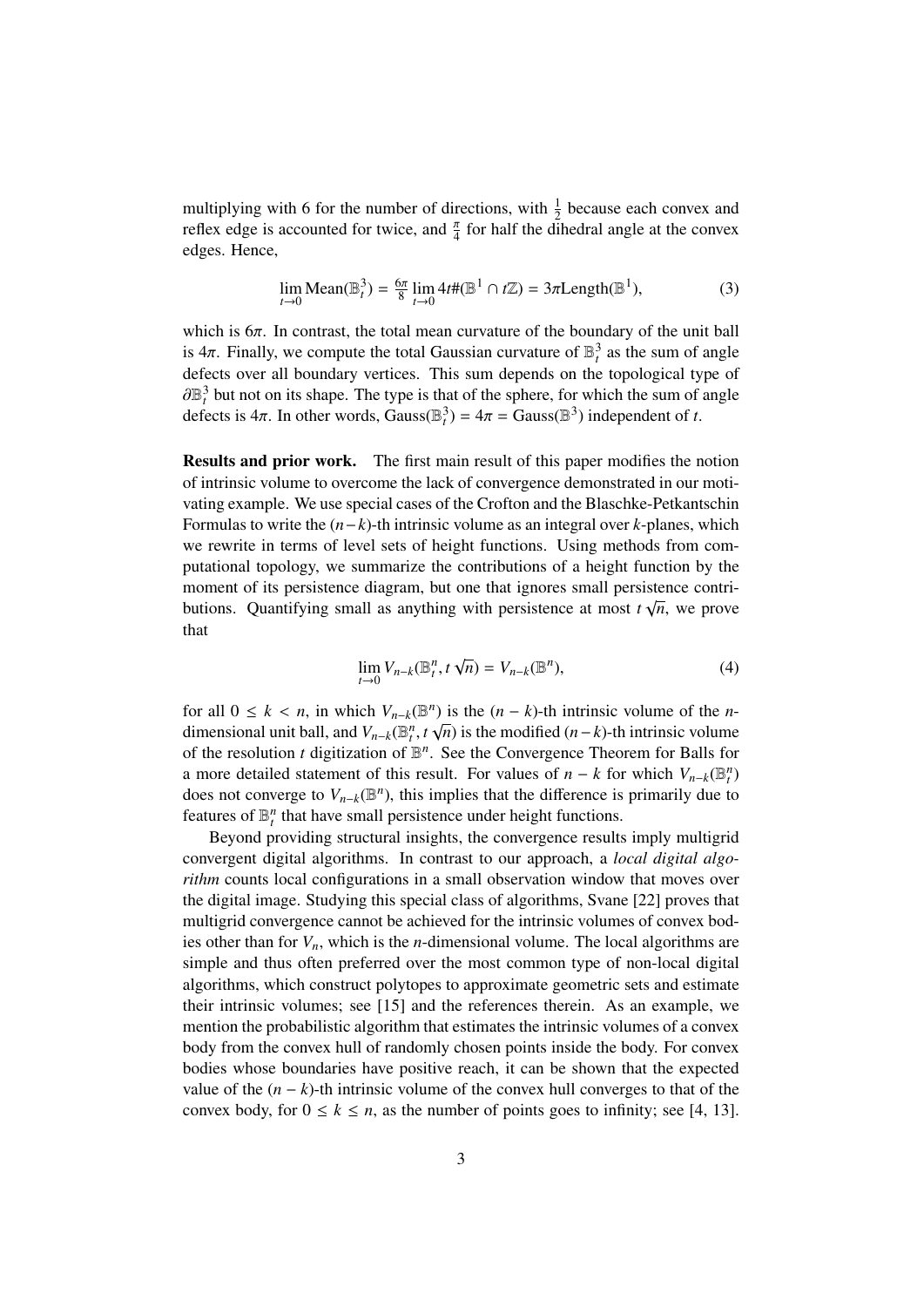The technical smoothness condition is not needed if  $n - k = 1$ . For non-convex bodies, the problem is more difficult. We mention a preprint of Meschenmoser, Spodarev [16] proposing a multigrid convergent algorithm to estimate all intrinsic volumes of a finite union of compact sets with positive reach. However, due to difficulties in constructing the required polytopes, the algorithm has not been implemented beyond the 2-dimensional case.

Our second result implies a multigrid convergent digital algorithm for computing the first intrinsic volume of not necessarily convex sets. This includes the length of boundary curves in  $\mathbb{R}^2$  and the total mean curvature of boundary surfaces in  $\mathbb{R}^3$ . Specifically, we prove that

$$
\lim_{t \to 0} V_1(\mathbb{M}_t, t\sqrt{n}) = V_1(\mathbb{M}), \tag{5}
$$

in which M is a compact set in  $\mathbb{R}^n$  whose boundary is a smoothly embedded  $(n-1)$ manifold. See the Convergence Theorem for Solid Bodies for a more detailed statement of this result. An important ingredient in the proof of (5) is the explicit construction of a fibration of the symmetric difference of M and M*<sup>t</sup>* . Among other things, it implies that for sufficiently small  $t$ , M and  $\mathbb{M}_t$  have the same homotopy type, which is new. A version of the modified intrinsic volume in (5) was used in [9] to estimate the length of tube-like shapes in  $\mathbb{R}^3$ . Without proving convergence, this paper implemented the digital algorithm thus illustrating the practical potential of our result. Indeed the implied digital algorithm is readily implemented as it reduces to the computation of persistence diagrams of height functions – a task that has fast software due to the focused attention it received within computational topology; see [8].

Outline. Section 2 presents the background on digital algorithms, intrinsic volume, and persistent homology. Section 3 introduces the modification of the intrinsic volume. Section 4 proves convergence for the *n*-dimensional unit ball. Section 5 introduces the new concept of the distorted normal bundle of the sphere, which is then extended to more general solid bodies in Section 6. Section 7 proves convergence of the modified first intrinsic volume for compact bodies with smoothly embedded boundaries in  $\mathbb{R}^n$ . Section 8 comments on the algorithms implied by our results and states open questions.

#### 2 Background

Beyond the material presented in this section, we refer to Bonnesen, Fenchel [3] and Schneider [20] for further background on intrinsic volumes, to Morvan [17] for various generalizations of the convex theory, and to Schneider, Weil [21] for a thorough introduction to integral geometry. We refer to Edelsbrunner, Harer [8] for further background on persistent homology.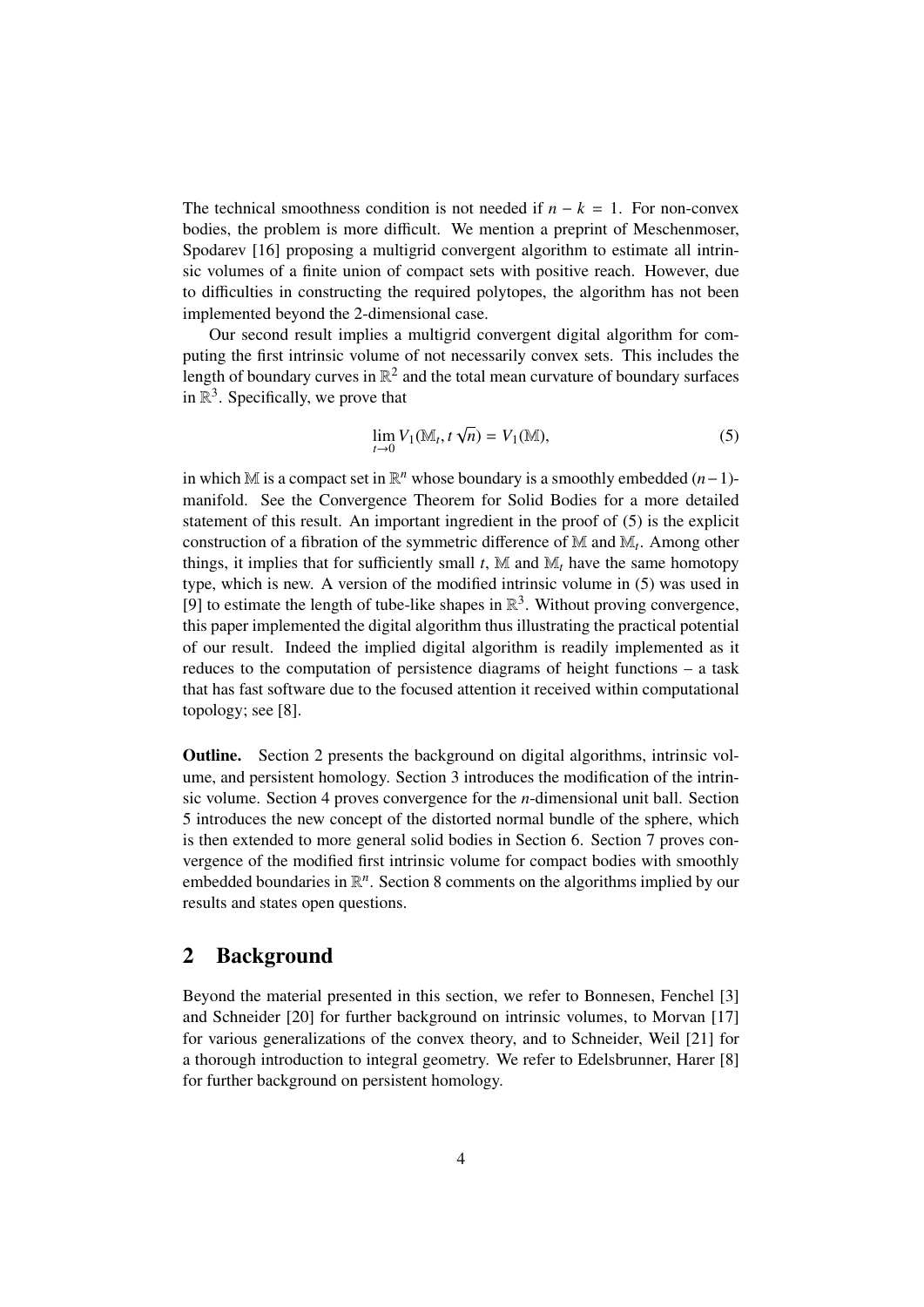**Digital algorithms.** Throughout this paper,  $\mathbb{Z}^n$  denotes the integer lattice in  $\mathbb{R}^n$ . For  $t > 0$ , we call  $t\mathbb{Z}^n$  the *scaled integer lattice*, and *t* its *resolution*. Given a set  $\mathbb{Z}^n \subset \mathbb{R}^n$  the hinary or hit or miss digitization at resolution t is  $\mathbb{M} \cap t\mathbb{Z}^n$  the set of  $M \subseteq \mathbb{R}^n$ , the *binary* or *hit-or-miss digitization at resolution t* is  $M \cap t\mathbb{Z}^n$ , the set of scaled integer points contained in the set; see [19]. We write  $\mathbb{M}_t$  for the union of the axes-aligned *n*-cubes with edge length *t* centered at the points in  $\mathbb{M} \cap t\mathbb{Z}^n$ . Let S be a class of subsets of  $\mathbb{R}^n$ , and let  $\mu: S \to \mathbb{R}$  be some function. We are interested<br>in estimating this function using digitizations of the subsets. Following [15], we in estimating this function using digitizations of the subsets. Following [15], we define a *digital algorithm* of  $\mu$  as a 1-parameter family of real-valued functions on the power sets of the scaled integer lattices:

$$
\mu_t \colon 2^{t\mathbb{Z}^n} \to \mathbb{R},\tag{6}
$$

for every  $t > 0$ . Call  $\mu_t(\mathbb{M}_t)$  the *resolution t digital estimator* for  $\mu(\mathbb{M})$ . The question arises how the digital algorithm should relate to the function. Obviously, many different sets may have the same digitization, so  $\mu_t(\mathbb{M}_t)$  will usually not give the correct value. Is it possible to obtain a geometric functional from the digitization, at least asymptotically, as *t* tends to 0? The answer depends on the class of sets we consider. To make the question more precise, we call a digital algorithm *multigrid convergent* for  $\mu: S \to \mathbb{R}$  if  $\lim_{t \to 0} \mu_t(\mathbb{M}_t) = \mu(\mathbb{M})$ , for every  $\mathbb{M} \in S$ . As example we mention the volume functional in  $\mathbb{R}^n$ , Vol<sub>n</sub>:  $\mathcal{K}^n \to \mathbb{R}$ , defined by mapping a convex set to its *n*-dimensional volume. The digital algorithm that maps every finite subset of  $t\mathbb{Z}^n$  to  $t^n$  times its cardinality is multigrid convergent for Vol<sub>n</sub>.

**Intrinsic volumes.** Let  $\mathbb{K}$  be a convex body in  $\mathbb{R}^n$ , and write  $\mathbb{K}_r = \mathbb{K} + r \mathbb{B}^n$  for the *parallel body* with *offset*  $r \geq 0$ . The *Steiner polynomial* of  $K$  gives the volume of  $\mathbb{K}_r$  as a function of *r*. It is a degree-*n* polynomial whose coefficients are given in two common notations:

$$
\text{Vol}_n(\mathbb{K}_r) = \sum_{k=0}^n \binom{n}{k} W_k(\mathbb{K}) \ r^k = \sum_{k=0}^n b_k V_{n-k}(\mathbb{K}) \ r^k. \tag{7}
$$

In the classical literature, the  $W_k$  are called the *quermassintegrals*, and the  $V_k$ , which came into use later, are referred to as the *intrinsic volumes* of K. The *volume*,  $V_n$ , the *surface area*,  $2V_{n-1}$ , and the *Euler characteristic*,  $V_0 = \chi$ , are often of special interest. For further details and a proof of the Steiner formula, we refer to [20, Chapter 4]. The intrinsic volumes can be characterized by their properties, namely that they are additive, motion invariant, and continuous. Their importance is underlined by Hadwiger's Characterization Theorem, which states that any additive, motion invariant, and continuous function on  $\mathcal{K}^n$  is a linear combination of the intrinsic volumes. A proof of the Characterization Theorem in three dimensions was given in [11], and in arbitrary dimensions in [12]; see also [20].

The Crofton Formula provides integral representations for the coefficients in the Steiner polynomial and sheds light on the old German name of quermassintegrals. We use a special case to connect the theories of intrinsic volumes and persistent homology. Writing  $\lambda_n$  for the Lebesgue measure on  $\mathbb{R}^n$ , we let  $b_n = \lambda_n(\mathbb{B}^n)$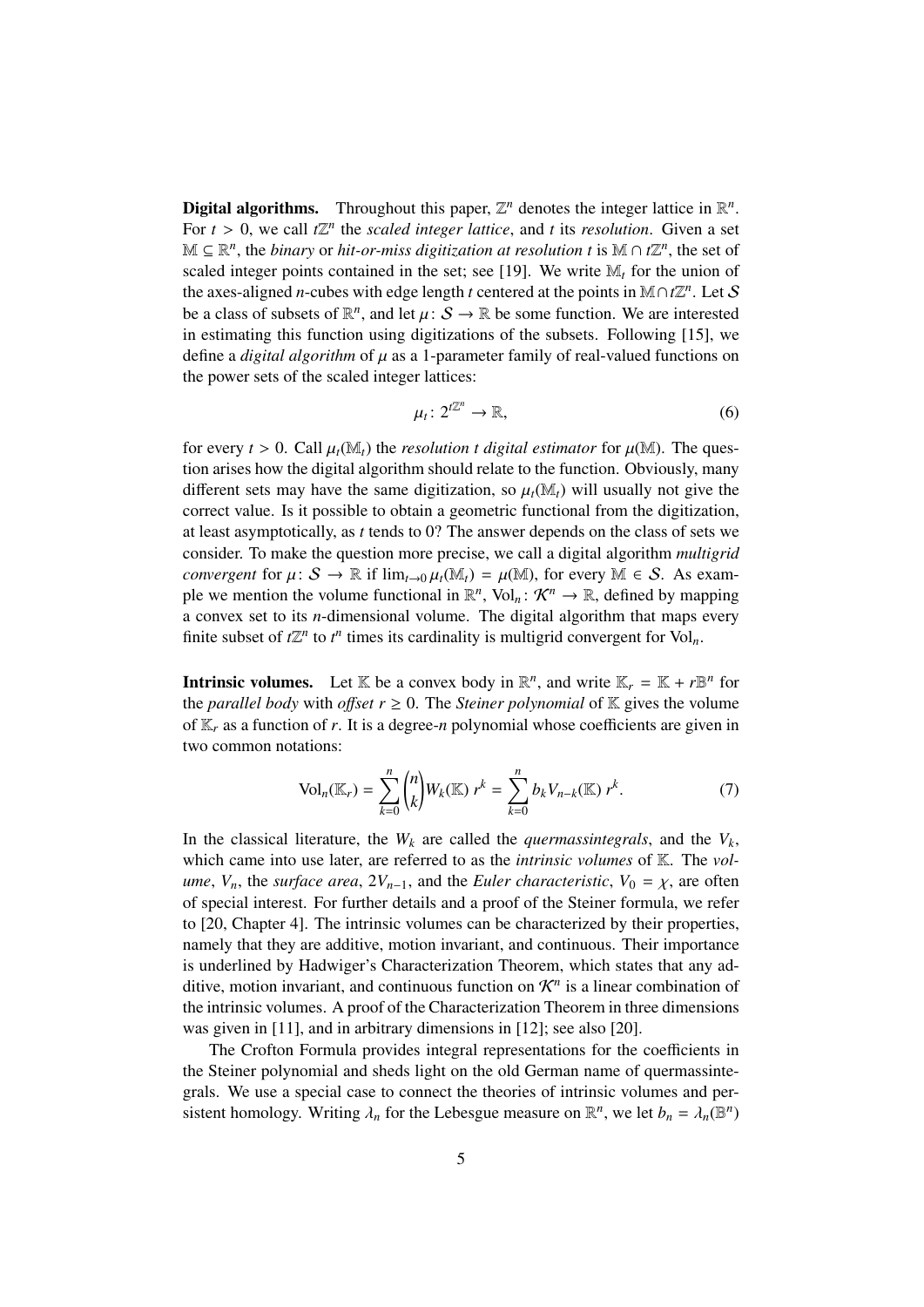be the *n*-dimensional volume of the unit ball, and writing  $\sigma_{n-1}$  for the spherical Lebesgue measure on  $\mathbb{S}^{n-1}$ , we get  $s_n = \sigma_{n-1}(\mathbb{S}^{n-1}) = nb_n$  for the  $(n-1)$ -<br>dimensional area of the unit sphere. When we integrate with respect to a Lebesgue dimensional area of the unit sphere. When we integrate with respect to a Lebesgue measure, we simplify notation by writing dy for  $\lambda_n$ (dy). Moreover, we write  $\mathcal{L}_k^n \subseteq$ <br> $\mathbb{R}^n$  for the sets of *k*-dimensional linear and affine subspaces of  $\mathbb{R}^n$ . These sets are  $\mathcal{E}_k^n$  for the sets of *k*-dimensional linear and affine subspaces of  $\mathbb{R}^n$ . These sets are also known as the *Grassmannian* and *a*ffi*ne Grassmannian*. The latter consists of all  $k$ -planes in  $\mathbb{R}^n$ , while the former contains only those that pass through the origin. Assuming  $j \leq k$ , we write  $\mathcal{L}_j^E \subseteq \mathcal{E}_j^E$  for the sets of linear and affine *j*-planes contained in  $E \in \mathcal{E}_k^n$ . There exists a unique rotation invariant Haar measure,  $v_k$ , on  $\mathcal{L}_k^n$ , normalized by  $v_k(f^n) = 1$ , and a unique motion invariant Haar measure,  $u_k$  on  $\mathcal{E}^n$ normalized by  $v_k(\mathcal{L}_k^n) = 1$ , and a unique motion invariant Haar measure,  $\mu_k$  on  $\mathcal{E}_k^n$ , normalized so that  $\mu_k(E \in \mathcal{E}^n \mid E \cap \mathbb{R}^n \neq \emptyset) = h$ . When we integrate we write normalized so that  $\mu_k({E \in \mathcal{E}_k^n \mid E \cap \mathbb{B}^n \neq \emptyset}) = b_{n-k}$ . When we integrate, we write d*L* and d*E* instead of  $v_k(dL)$  and  $\mu_k(dE)$ . See [21, Chapter 13] for further details on the construction of the Haar measures. The classical Crofton Formula relates the intrinsic volumes of the *k*-dimensional sections to the intrinsic volume of the original set; see [14, Theorem 2.4]. Throughout this paper, we use the special case

$$
V_{n-k}(\mathbb{K}) = c_{k,n} \cdot \int_{E \in \mathcal{E}_k^n} \chi(\mathbb{K} \cap E) dE \tag{8}
$$

$$
= c_{k,n} \cdot \int_{L \in \mathcal{L}_k^n} \int_{y \in L^\perp} \chi(\mathbb{K} \cap (L+y)) \, \mathrm{d}y \, \mathrm{d}L \tag{9}
$$

for  $0 \leq k \leq n$ , where  $\mathbb{K} \in \mathcal{K}^n$  is a convex body in  $\mathbb{R}^n$ ,  $\chi$ ( $\mathbb{K}$  ∩ *E*) is the Euler characteristic of the intersection, and  $c_{k,n} = \begin{pmatrix} n \\ n \end{pmatrix}$  $\binom{n}{k} \frac{b_n}{b_k b_n}$  $\frac{b_n}{b_k b_{n-k}}$ . A proof of the second line can be found in [21, Theorem 13.2.12]. Intuitively, it follows from the fact that every  $E \in \mathcal{E}_k^n$  has a unique parallel  $L \in \mathcal{L}_k^n$ , and *L* has a unique *orthogonal complement* defined as the  $(n - k)$ -plane  $L^{\perp} \in \mathcal{L}_{n-k}^{n}$  that forms a right angle with *L*. Writing  $E = L + y$  with  $y \in L^{\perp}$ , we get the expression of the intrinsic volume as the double integral stated in (9).

The theory of convex bodies has important generalizations to more general classes of sets. Especially (7), (8), (9) have been extended to the class of *polyconvex sets* [20], and to the class of *tubes*, yielding the famous Tube Formula of Weyl [23]. Furthermore, Federer [10] developed an extensive theory of curvature measures for sets of *positive reach* and proved the Crofton Formula for this class of sets; see [10] and [20, Notes for Section 4.4].

Persistent homology. We begin by introducing persistent homology for height functions, generalizing to the more abstract setting of towers of vector spaces later. Given a direction  $u \in \mathbb{S}^{n-1}$ , the *height function* on  $\mathbb{M} \subseteq \mathbb{R}^n$  in direction *u* is defined by mapping *x* to  $f(x) = \langle x, u \rangle$ . The *level set* of *f* at  $r \in \mathbb{R}$ , defined as  $f^{-1}(r)$ , is the intersection of M with the  $(n-1)$ -plane of points  $\langle x, u \rangle = r$ . Our interest in the intersection of M with the  $(n - 1)$ -plane of points  $\langle x, u \rangle = r$ . Our interest in persistent homology is motivated by the structural insight it offers into the family of level sets. It is constructed using *sublevel sets*,  $M_r = f^{-1}(-\infty, r]$ , and *superlevel*<br>sets  $M^r = f^{-1}(r \infty)$ . Assume finitely many homological critical values, y to *sets*,  $\mathbb{M}^r = f^{-1}[r, \infty)$ . Assume finitely many *homological critical values*, *v*<sub>1</sub> to  $\mathbb{M}^r$  defined such that for any two values *r* and *r'* contained in one of the *m* + 1  $v_m$ , defined such that for any two values *r* and *r'* contained in one of the  $m + 1$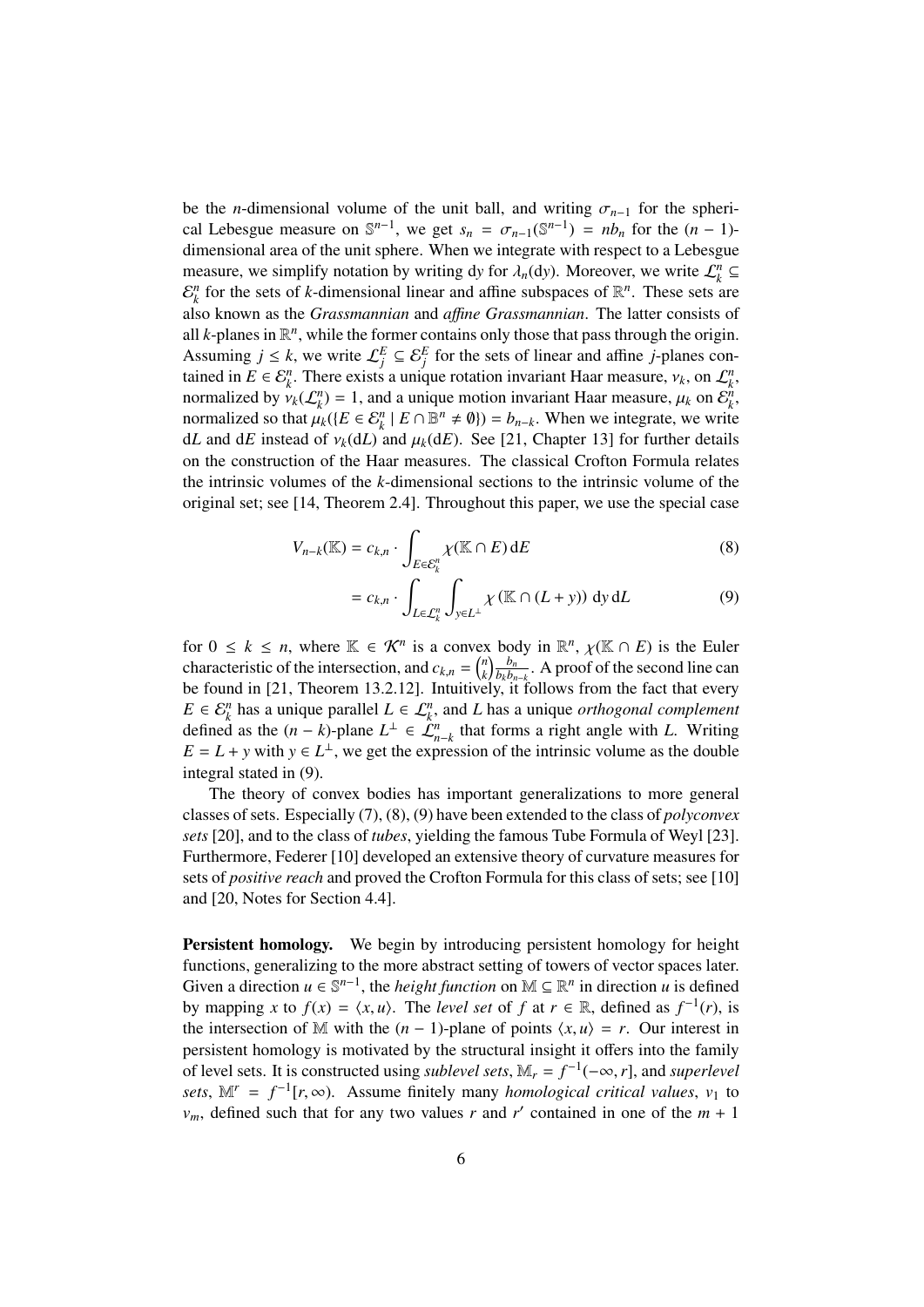open intervals, the homology groups of  $M_r$  and  $M_{r'}$  are isomorphic and so are the relative homology groups of the pairs  $(M, M^r)$  and  $(M, M^{r'})$ . Choose interleaving<br>homological reqular values such that  $r_0 \leq w_0 \leq r_1 \leq r_2 \leq r_1$  and write homological regular values such that  $r_0 < v_1 < r_1 < \ldots < v_m < r_m$ , and write  $H_i = H(M_{r_i})$  and  $H_{2m-i} = H(M, M^{r_i})$  for the corresponding homology groups.<br>Here *H* is the homology functor that mans a space or a pair of spaces to the direct Here, *H* is the homology functor that maps a space or a pair of spaces to the direct sum of the homology groups in all dimensions. Assuming field coefficients in the construction of homology, the  $H_i$  are vector spaces connected by linear maps induced by inclusions. Further assuming that M is compact, we have  $M_{r_0} = \emptyset$  and  $M^{\prime\prime} = M$ , which implies  $H_0 = H_{2m} = 0$ . The sequence of vector spaces is thus

$$
0 = H_0 \to \dots \to H_{i-1} \to H_i \to \dots \to H_{j-1} \to H_j \to \dots \to H_{2m} = 0,
$$
 (10)

where  $0 < i < j \le 2m$ . Calling this sequence a *tower*, it is *indecomposable* if all vector spaces are trivial except for an interval of 1-dimensional vector spaces,  $1 \rightarrow \ldots \rightarrow 1$ , that are connected by isomorphisms. Every tower has a unique decomposition into such intervals. The interpretation is as follows. Assuming the interval starts at position *i* and ends at position  $j - 1$ , there is a homology class *γ born* at H<sub>i</sub> and *dying entering* H<sub>j</sub>. We represent this interval by the *birth-death* nair of homological critical values  $A = (\alpha_1, \alpha_2)$ , where  $\alpha_2 = y_1$  or  $y_2 = y_1$  and *pair* of homological critical values,  $A = (\alpha_b, \alpha_d)$ , where  $\alpha_b = v_i$  or  $v_{2m-i+1}$  and  $\alpha_d = v_j$  or  $v_{2m-j+1}$ , depending on whether *i*,  $j \leq m$  or  $m < i$ , *j*. The *dimension* of the birth-death pair is the dimension of the homology group that contains  $\gamma$ , and its *persistence* is  $pers(A) = |\alpha_d - \alpha_b|$ . By construction, the rank of H<sub>i</sub> is the number of indecomposable towers whose intervals cover position *i*. The rank of H number of indecomposable towers whose intervals cover position *i*. The rank of H*<sup>i</sup>* is therefore readily computed from the multiset of birth-death pairs, which we call the *persistence diagram* of *f* , denoted as Dgm(*f*). The number of birth-death pairs with positive persistence is denoted as  $#Dgm(f)$ . It is sometimes useful to take the dimension of the pairs into account. A case in point is a level set of *f*. To express the ranks of its homology groups in terms of birth-death pairs, we write  $Up_k(f, r_i)$ <br>for the multiset of *k*-dimensional birth-death pairs with  $\alpha_i \le r_i \le \alpha_i$ , and  $Op_k(f, r_i)$ for the multiset of *k*-dimensional birth-death pairs with  $\alpha_b < r_i < \alpha_d$ , and  $Dn_k(f, r_i)$ for the multiset of *k*-dimensional birth-death pairs with  $\alpha_d < r_i < \alpha_b$ . With this notation, it can be shown that the rank of the *k*-th homology group of  $f^{-1}(r_i)$  is  $\#Up_k(f, r_i) + \#Dn_{k+1}(f, r_i)$ ; see [2]. Since the Euler characteristic is the alternating<br>sum of these ranks, this implies sum of these ranks, this implies

$$
\chi(f^{-1}(r_i)) = \sum_{k=0}^{n} (-1)^k (\# \mathsf{Up}_k(f, r_i) - \# \mathsf{D} \mathsf{n}_k(f, r_i)). \tag{11}
$$

The notions of birth, death, and persistence can also be defined for a tower of vector spaces that may not correspond to a real-valued function on a topological space. This approach is taken in recent papers generalizing the Stability Theorem of persistent homology from functions to towers; see [1, 5]. We assume a 1-parameter family of vector spaces,  $\mathcal{F}$ , that starts and ends with the trivial vector space, and linear maps from left to right between any two. We call this a *q-tame tower* if all maps have finite rank. Such a tower can be written as the direct sum of indecomposable towers, each characterized by the real values of its birth and its death.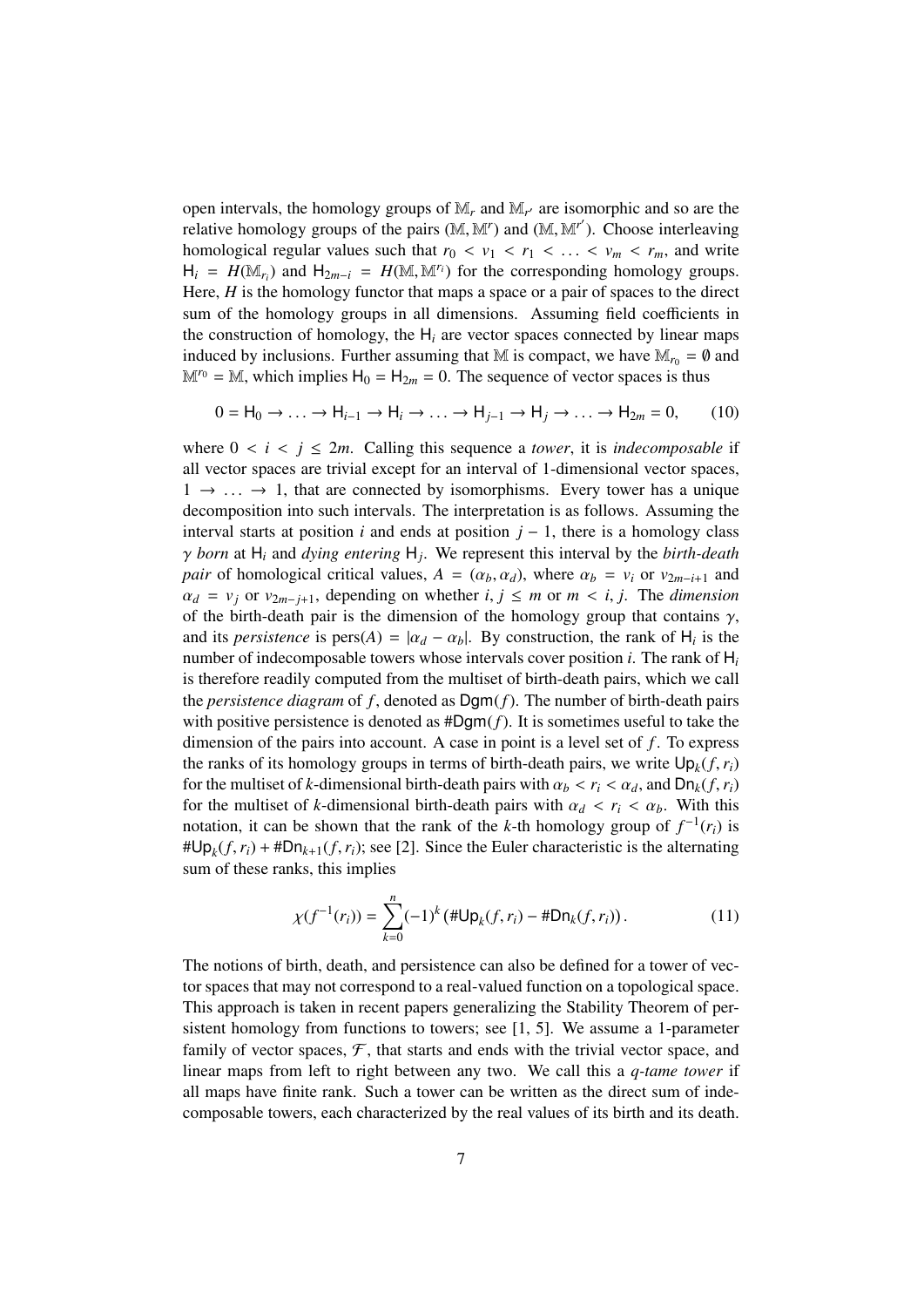Similar to the notation for functions, we write  $\text{Dgm}(\mathcal{F})$  for the persistence diagram of the tower. It is convenient to add infinitely many copies of all trivial birth-death pairs,  $(\alpha, \alpha)$  with  $\alpha \in \mathbb{R}$ , as this simplifies the statement of stability, which we explain next. Let  $\mathcal F$  and  $\mathcal G$  be two *q*-tame towers, writing  $F_t$  and  $G_t$  for their vector spaces,  $t \in \mathbb{R}$ . For  $\varepsilon > 0$ , the two towers are  $\varepsilon$ *-interleaved* if there are maps  $F_t \to G_{t+\varepsilon}$  and  $G_t \to F_{t+\varepsilon}$ , for all  $t \in \mathbb{R}$ , that commute with the maps within the towers. For example, if  $\mathcal F$  and  $\mathcal G$  are derived from functions  $f, g \colon \mathbb M \to \mathbb R$ , then  $\mathcal F$ and G are  $\varepsilon$ -interleaved for  $\varepsilon = \sup_{x \in \mathbb{M}} |f(x) - g(x)|$ . We will make essential use of the following assertion of stability. It measures the distance between two birthdeath pairs  $A = (\alpha_b, \alpha_d)$  and  $A' = (\alpha'_b)$ <br>Note that  $\text{hers}(A) = \text{pers}(A') < 2||A||$  $\int_{b}^{'}$ ,  $\alpha'_{d}$ ) as  $||A - A'||_{\infty} = \max\{| \alpha_{b} - \alpha'_{b}\}\$  $\alpha'_b$ <sup>|</sup>, | $\alpha_d - \alpha'_c$ *d* |}. Note that  $|pers(A) - pers(A')| \le 2||A - A'||_{\infty}$ .

**Theorem 1 (Stability Theorem [1, 5, 7])** *Let*  $\mathcal F$  *and*  $\mathcal G$  *be q-tame towers, and*  $\epsilon$  > 0 *such that*  $\mathcal F$  *and*  $\mathcal G$  *are*  $\varepsilon$ -interleaved. There there is a bijection  $\beta$ : Dgm( $\mathcal F$ )  $\rightarrow$  $\text{Dgm}(G)$  *such that*  $||A - \beta(A)||_{\infty} \leq \varepsilon$  *for all*  $A \in \text{Dgm}(\mathcal{F})$ *.* 

## 3 Modified Intrinsic Volume

In this section, we introduce new digital algorithms for the intrinsic volume, defined using Crofton's formula (8). Beginning with the first intrinsic volume, we consider two generalizations, one invariant under rigid motions and the other under rotations about the origin.

**Moments.** For a height function,  $f : \mathbb{M} \to \mathbb{R}$ , we get a tower of homology groups as explained above. Denoting this tower as  $H$ , we get a persistence diagram, Dgm( $H$ ). Restricting our attention to the *k*-dimensional groups, we get a persistence diagram,  $\text{Dgm}_k(\mathcal{H})$ , for each dimension *k*. Motivated by (11), we use the diagrams to introduce an alternating sum of moments. Specifically, the χ*-moment* of *order j* of H is

$$
X^{j}(\mathcal{H}) = \sum_{k=0}^{n} (-1)^{k} \sum_{A} \int_{r=\alpha_{b}}^{\alpha_{d}} |r|^{j-1} \, \mathrm{d}r,\tag{12}
$$

where in the second sum,  $A = (\alpha_b, \alpha_d)$  varies over all points in Dgm<sub>k</sub>(H). For  $i = 1$ , the integral in (12) evaluates to  $\alpha_i = \alpha_i$ , which for  $\alpha_i \leq \alpha_i$  is the percistance *j* = 1, the integral in (12) evaluates to  $\alpha_d - \alpha_b$ , which for  $\alpha_b < \alpha_d$  is the persistence and for  $\alpha_d < \alpha_b$  the negative persistence of *A*. Writing  $X(\mathcal{H}) = X^1(\mathcal{H})$ , we thus get  $X(H) = \int_{r=-\infty}^{\infty} \chi(f^{-1}(r)) dr$ ; compare (12) with (11). For general order  $j \ge 1$ , we have  $X^{j}(\mathcal{H}) = \int_{r=-\infty}^{\infty} \chi(f^{-1}(r)) |r|^{j-1} dr$ . The contribution of *A* to this integral multiplied with *i* is multiplied with *j* is

$$
j \cdot \int_{r=\alpha_b}^{\alpha_d} |r|^{j-1} dr = \begin{cases} \quad |\alpha_d^j| - |\alpha_b^j| & \text{if } 0 \le \alpha_b \text{ and } 0 \le \alpha_d, \\ \quad |\alpha_b^j| - |\alpha_d^j| & \text{if } \alpha_b \le 0 \text{ and } \alpha_d \le 0, \\ \quad |\alpha_d^j| + |\alpha_b^j| & \text{if } \alpha_b \le 0 \le \alpha_d, \\ \quad - |\alpha_d^j| - |\alpha_b^j| & \text{if } \alpha_d \le 0 \le \alpha_b. \end{cases} \tag{13}
$$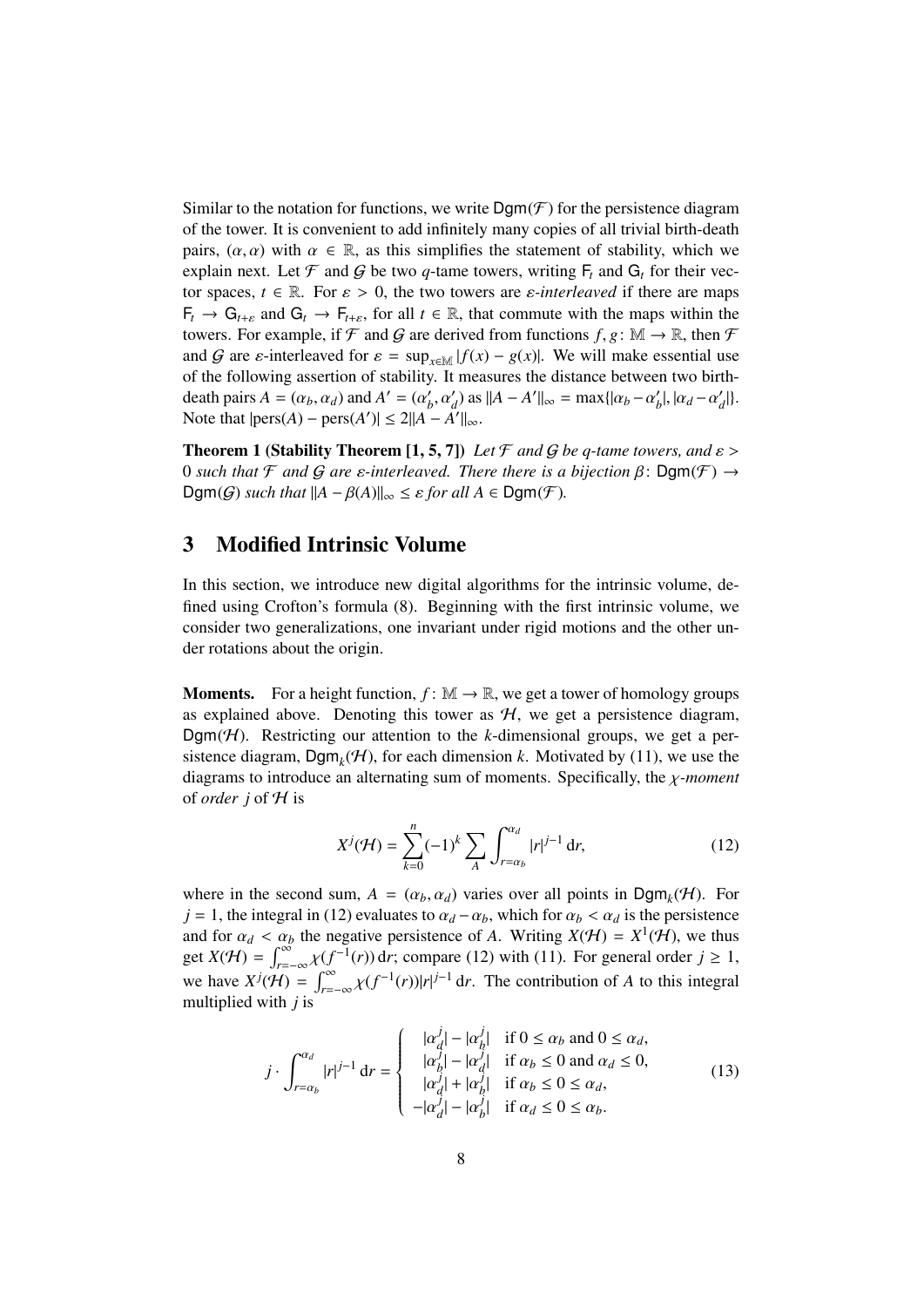In addition to these moments, we consider the *modified* χ*-moment* of *order j* and  $\varepsilon > 0$ , denoted as  $X^j(\mathcal{H}, \varepsilon)$ , which is defined as the unmodified  $\chi$ -moment in (12) except that contributions of birth-death pairs with persistence less than or equal to  $\varepsilon$  are dropped.

**Motion invariant construction.** Recall that (9) writes the  $(n - k)$ -th intrinsic volume as a double integral over all linear *k*-planes, *L*, and all *k*-planes parallel to *L*. Setting  $k = n-1$ , the inner integral is over a 1-parameter family of hyperplanes. We introduce the *height function*  $f_L$ :  $\mathbb{M} \to \mathbb{R}$  defined by mapping *x* to  $f_L(x) = \langle x, u \rangle$ , in which *u* denotes the unit normal vector of *L*. Extending [6], we can therefore rewrite (9) in terms of preimages and  $\chi$ -moments:

$$
V_1(\mathbb{M}) = c_{n-1,n} \cdot \int_{L \in \mathcal{L}_{n-1}^n} \int_{y=-\infty}^{\infty} \chi\left(f_L^{-1}(y)\right) dy dL \tag{14}
$$

$$
= c_{n-1,n} \cdot \int_{L \in \mathcal{L}_{n-1}^n} X(\mathcal{F}_L) dL,
$$
\n(15)

where  $\mathcal{F}_L$  is the tower defined by  $f_L$ . Finally, we substitute the modified for the unmodified moment to get a modified notion of the first intrinsic volume.

**Definition 1** The modified first intrinsic volume of  $\mathbb{M} \subseteq \mathbb{R}^n$  and  $\varepsilon > 0$  is

$$
V_1(\mathbb{M}, \varepsilon) = c_{n-1,n} \cdot \int_{L \in \mathcal{L}_{n-1}^n} X(\mathcal{F}_L, \varepsilon) dL. \tag{16}
$$

The definition of modified first intrinsic volume is invariant under rigid motions. To generalize this definition to other intrinsic volumes, we note that the integral of  $\chi(\mathbb{M} \cap E)$  over all  $E \in \mathcal{E}_k^n$  is the same as over all  $P \in \mathcal{E}_{k+1}^n$  and then over all  $F \in \mathcal{E}_k^p$ . Indeed, the measure of  $(k+1)$ -planes *P* that contain a given *k*-plane is  $E \in \mathcal{E}_k^P$ . Indeed, the measure of  $(k + 1)$ -planes *P* that contain a given *k*-plane is  $v_k(\mathcal{L}_1^{n-k}) = 1$ . For each  $(k + 1)$ -plane, *P*, we fix an origin, consider a *k*-plane *L* in<br>*P* that passes through this origin, let  $f_k : \mathbb{M} \cap P \to \mathbb{R}$  be the height function in the *P* that passes through this origin, let  $f_L$ : M ∩ *P*  $\rightarrow$  R be the height function in the direction normal to  $L$ , and write  $\mathcal{F}_L$  for the corresponding tower.

**Definition 2** *For*  $0 \le k \le n$ , the motion invariant modification of the  $(n - k)$ -th *intrinsic volume of a set*  $M \subseteq \mathbb{R}^n$  *and*  $\varepsilon > 0$  *is* 

$$
V_{n-k}^{\text{mot}}(\mathbb{M}, \varepsilon) = c_{k,n} \cdot \int_{P \in \mathcal{E}_{k+1}^n} \int_{L \in \mathcal{L}_k^P} X(\mathcal{F}_L, \varepsilon) dL dP.
$$
 (17)

Note that  $V_1^{\text{mot}}(\mathbb{M}, \varepsilon) = V_1(\mathbb{M}, \varepsilon)$  implying that the motion invariant modification is<br>indeed a generalization of the modification of the first intrinsic volume. We have indeed a generalization of the modification of the first intrinsic volume. We have not been able to prove the convergence of  $V_{n-k}^{\text{mot}}(M, \varepsilon)$  for  $n-k > 1$ , not even for the unit ball, which motivates us to give a different rotation invariant generalization of unit ball, which motivates us to give a different, rotation invariant generalization of (16).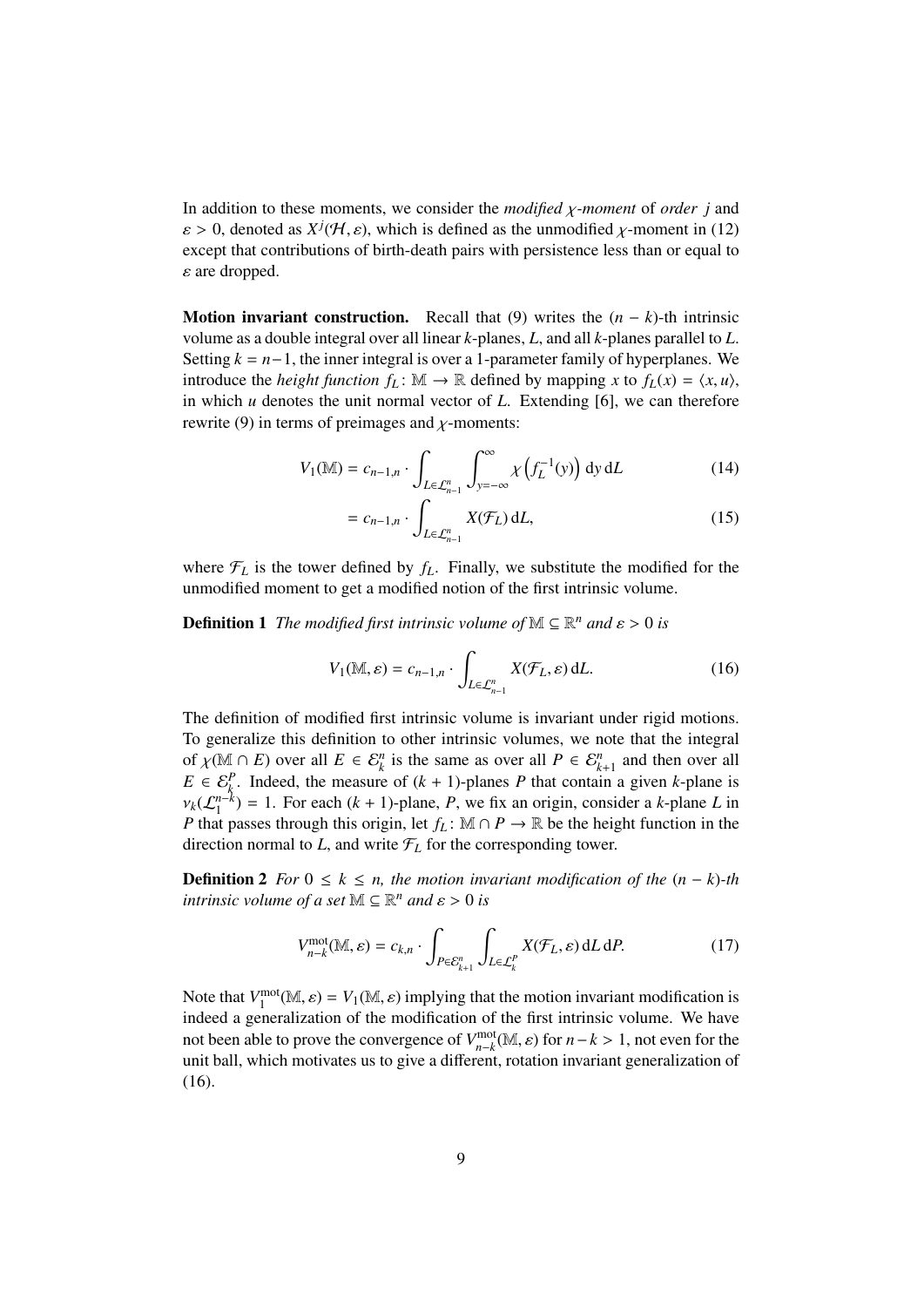**Rotation invariant construction.** Let  $\varphi: \mathcal{E}_k^n \to [0, \infty)$  be a measurable function and  $1 \le k \le \ell \le n$ . Writing  $||E||$  for the distance between the origin and its and  $1 \leq k < \ell \leq n$ . Writing  $||E||$  for the distance between the origin and its closest point on *E*, we find the following special case of the Blaschke-Petkantschin Formula in [14, Theorem 2.7]:

$$
\int_{E \in \mathcal{E}_k^n} \varphi(E) dE = \frac{s_{n-k}}{s_{\ell-k}} \cdot \int_{L \in \mathcal{L}_\ell^n} \int_{E \in \mathcal{E}_k^L} \varphi(E) ||E||^{n-\ell} dE dL, \tag{18}
$$

where we recall that  $s_k$  is the measure of the  $(k-1)$ -dimensional sphere. Grouping the *k*-planes in 1-parameter families, we are interested in the case  $\ell = k + 1$ , for which we get  $s_{\ell-k} = s_1 = 2$  in the denominator. Setting  $\varphi(E) = \chi(\mathbb{M} \cap E)$ , we first use  $(18)$  and then  $(9)$  to rewrite  $(8)$  as

$$
V_{n-k}(\mathbb{M}) = \frac{1}{2}c_{k,n}S_{n-k} \cdot \int_{L \in \mathcal{L}_{k+1}^n} \int_{E \in \mathcal{E}_k^L} \chi(\mathbb{M} \cap E) ||E||^{n-k-1} dE dL \tag{19}
$$

$$
= \frac{1}{2} c_{k,n} s_{n-k} \cdot \int_{L \in \mathcal{L}_{k+1}^n} \int_{K \in \mathcal{L}_k^L} \int_{y \in K^{\perp}} \chi \left( \mathbb{M} \cap (K+y) \right) \left| y \right|^{n-k-1} dy \, dK \, dL
$$
\n(20)

$$
= \frac{1}{2} c_{k,n} s_{n-k} \cdot \int_{L \in \mathcal{L}_{k+1}^n} \int_{K \in \mathcal{L}_k^L} \int_{y=-\infty}^{\infty} \chi \left( f_K^{-1}(y) \right) |y|^{n-k-1} dy \, dK \, dL \qquad (21)
$$

$$
= \frac{1}{2} c_{k,n} s_{n-k} \cdot \int_{L \in \mathcal{L}_{k+1}^n} \int_{K \in \mathcal{L}_k^L} X^{n-k} (\mathcal{F}_K) \, dK \, dL. \tag{22}
$$

We get (21) by introducing the function  $f_K$ : M  $\cap$  *L*  $\rightarrow \mathbb{R}$  that maps *x* to the height  $f_K(x)$  in the normal direction *u* of *K* inside *L*. Observe that  $f_K^{-1}(y)$  is the intersection of M with the *k*-plane  $K + y$  parallel to *K*. Finally, we get (22) using the *χ*-moment of order  $n - k$  of  $f_K$ . We modify the intrinsic volume by substituting the modified for the unmodified  $\chi$ -moment.

**Definition 3** *For*  $0 \le k \le n-1$ *, the rotation invariant modification of the*  $(n-k)$ -th intrinsic volume *of*  $M \subseteq \mathbb{R}^n$  *and*  $\varepsilon > 0$  *is* 

$$
V_{n-k}^{\text{rot}}(\mathbb{M}, \varepsilon) = \frac{1}{2} c_{k,n} s_{n-k} \cdot \int_{L \in \mathcal{L}_{k+1}^n} \int_{K \in \mathcal{L}_k^L} X^{n-k}(\mathcal{F}_K, \varepsilon) dK dL.
$$
 (23)

Equation (23) accumulates information by probing  $M$  with all  $(k + 1)$ -planes that pass through the origin, which implies that the construction is invariant under rotations about the origin. Note that  $V_1^{\text{rot}}(\mathbb{M}, \varepsilon) = V_1(\mathbb{M}, \varepsilon)$  implying that the rotation<br>invariant modification is indeed a generalization of the modified first intrinsic volinvariant modification is indeed a generalization of the modified first intrinsic volume.

### 4 Convergence for Balls

In this section, we show that the rotation invariant modification of the intrinsic volumes implies multigrid convergent digital algorithms for the *n*-dimensional ball,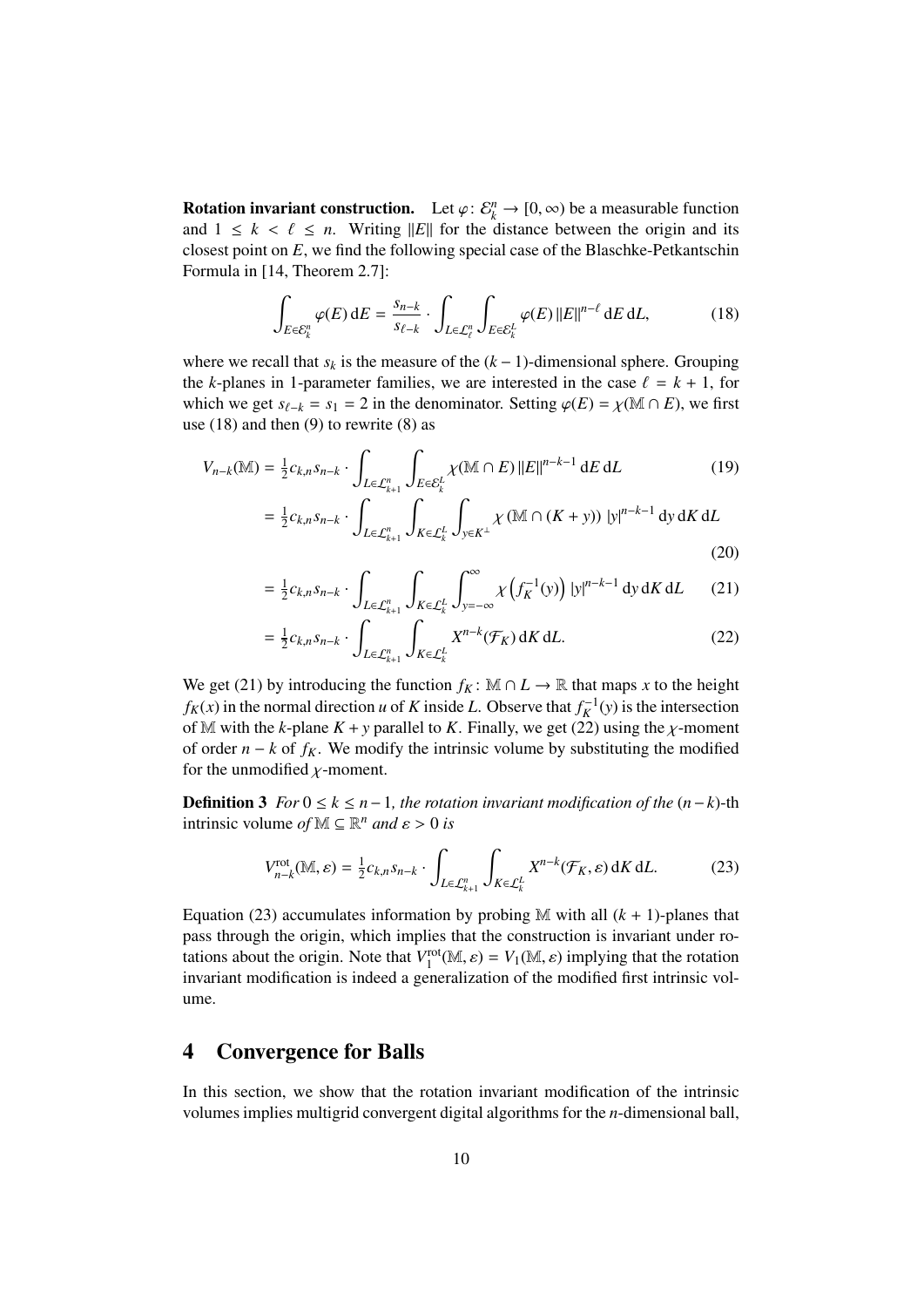thus correcting the non-convergence we observed in our motivating example. The proof of convergence first constructs a map from  $\mathbb{B}^n$  to  $\mathbb{B}_t^n$ , and second bounds the difference between the modified and unmodified intrinsic volumes using the Stability Theorem of persistent homology.

**Low-distortion mapping.** Recall that  $\mathbb{B}^n \cap t\mathbb{Z}^n$  is the resolution *t* digitization of the unit ball, and  $\mathbb{B}_t^n$  is the union of axes-aligned *n*-cubes with edge length *t* and centers in  $\mathbb{B}^n \cap \ell \mathbb{Z}^n$ . The intersection of this union of cubes with a line may have more than one component, but this cannot be the case if the line passes through the origin. We use this fact to construct a low-distortion homeomorphism between B *n* and  $\mathbb{B}_t^n$ . Denoting the homeomorphism by  $h_t: \mathbb{B}^n \to \mathbb{B}_t^n$ , we define its *distortion* as  $\sup_{x \in \mathbb{R}^n} ||x - h_t(x)||.$ 

**Lemma 1 (Mapping Lemma)** *For every positive real t, there is a homeomorphism*  $h_t: \mathbb{B}^n \to \mathbb{B}^n_t$  *with distortion at most*  $\frac{1}{2}t\sqrt{n}$  *such that for every linear sub*space  $L$  of  $\mathbb{R}^n$ , the restriction of  $h_t$  to  $\mathbb{B}^n \cap L \stackrel{\sim}{\to} \mathbb{B}^n_t \cap L$  is again a homeomorphism.

Proof. We begin by showing that every line  $K \in \mathcal{L}_1^n$  intersects  $\mathbb{B}_t^n$  in a single component. Indeed, if this were not the case, then we could find two neighboring *n*cubes, *U* and *U'* with centers *u* and *u'*, such that  $U \nsubseteq \mathbb{B}_t^n$ ,  $U' \subseteq \mathbb{B}_t^n$ , and  $||u|| < ||u'||$ .<br>This contradicts the definition of hit-or-miss digitization and implies that  $\mathbb{R}^n$  is star-This contradicts the definition of hit-or-miss digitization and implies that  $\mathbb{B}_t^n$  is starconvex with the origin in the kernel. We exploit this property in the construction of the homeomorphism  $h_t: \mathbb{B}^n \to \mathbb{B}_t^n$ . Using the coordinate system along *K*, we write the intersections with the two bodies as intervals:  $K \cap \mathbb{B}^n = [-1, 1]$  and  $K \cap \mathbb{R}^n = [-a, a]$ . To map the former interval to the latter, we set  $h(x) = ay$  for  $K \cap \mathbb{B}_{t}^{n} = [-a, a]$ . To map the former interval to the latter, we set  $h_t(y) = ay$  for every  $y \in [-1, 1]$ . Doing this for all lines passing through the origin defines the every *<sup>y</sup>* <sup>∈</sup> [−1, 1]. Doing this for all lines passing through the origin defines the homeomorphism. To quantify its distortion, we note that the distance between *a* and 1 is at most half the length of a cube diagonal, which implies that the distortion of  $h_t$  is at most  $\frac{1}{2}t\sqrt{n}$ . The star-convexity of the digital approximation implies that  $\mathbb{B}_{t}^{n}$  ∩ *L* is a topological ball of dimension *k* for every *L* ∈  $\mathcal{L}_{k}^{n}$ . By construction of the homeomorphism, the corresponding restriction of  $h_t$  is a homeomorphism, as required. 凹

**Integration.** Fixing a direction, we let  $f: \mathbb{B}^n \to \mathbb{R}$  be the height function on the unit ball, and we let  $g: \mathbb{B}^n \to \mathbb{R}$  be defined by mapping  $x \in \mathbb{B}^n$  to the height of  $h_t(x)$  ∈  $\mathbb{B}_t^n$  in the same direction. We write  $\mathcal F$  and  $\mathcal G$  for the corresponding towers of homology groups, and Dgm( $\mathcal{F}$ ) and Dgm( $\mathcal{G}$ ) for their persistence diagrams. Setting  $c = \frac{1}{2}$  $\frac{1}{2}$ *t* √*n*, we have sup<sub>*x*∈B<sup>*n*</sup></sub> |*f*(*x*) − *g*(*x*)| ≤ *c* by the Mapping Lemma. It follows that there is a bijection between the two multisets of birth-death pairs with distance at most  $c$  between corresponding pairs. Note that  $\mathsf{Dgm}(\mathcal{F})$  has only one non-trivial pair, namely  $A = (-1, 1)$ . By the Stability Theorem, *A* corresponds to a pair  $A' = (-a, a)$  with  $1 - c \le a \le 1 + c$  in Dgm( $G$ ). All other pairs in Dgm( $G$ ) correspond to trivial pairs in Dgm( $F$ ). Except for  $A'$  all pairs in Dgm( $G$ )  $\mathsf{Dgm}(G)$  correspond to trivial pairs in  $\mathsf{Dgm}(\mathcal{F})$ . Except for A', all pairs in  $\mathsf{Dgm}(G)$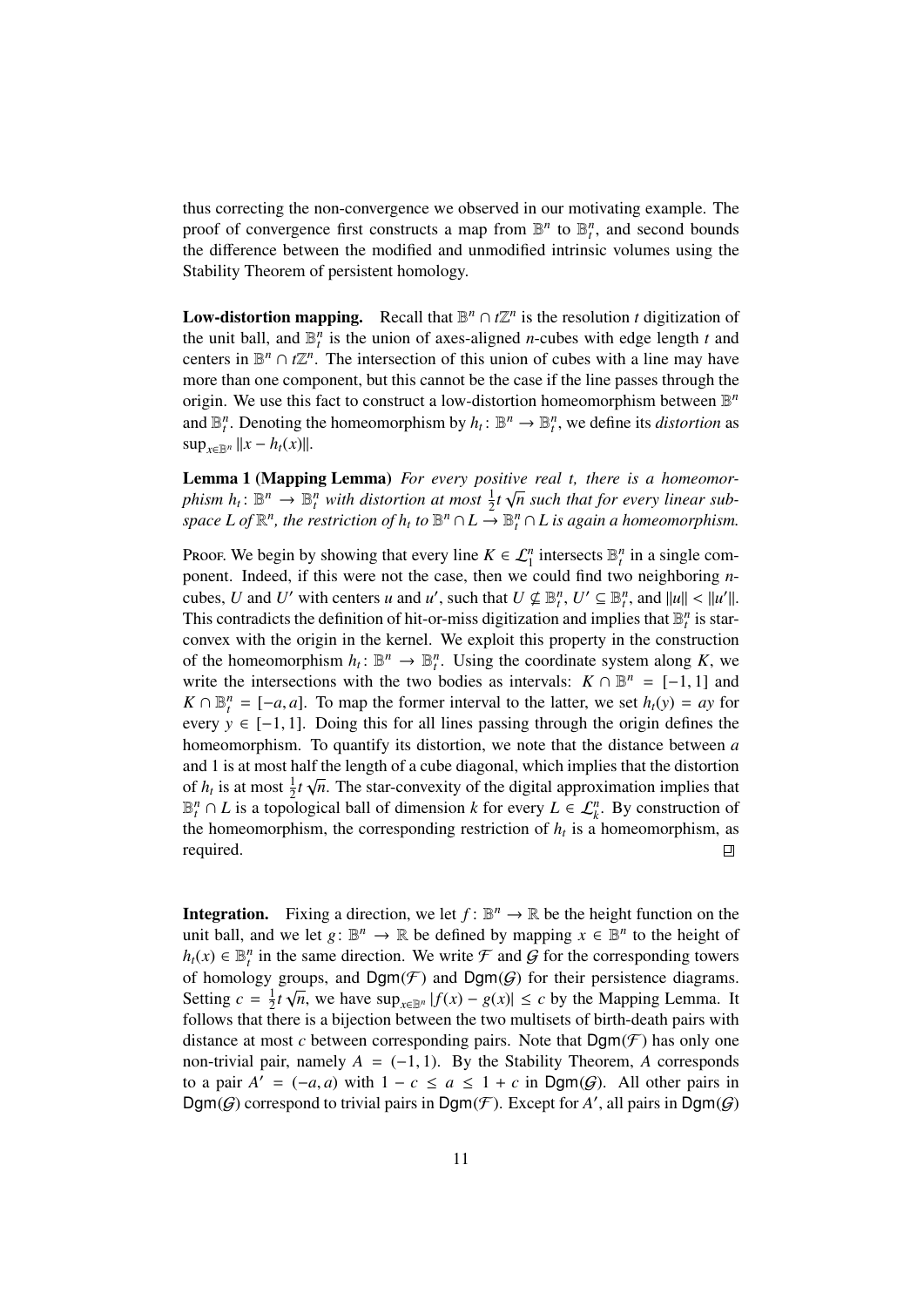have persistence 2*c* or less. Setting  $\varepsilon = 2c$ , there is only one contribution to the modified  $\chi$ -moment,  $X^{n-k}(\mathcal{G}, \varepsilon)$ , namely that of  $A'$ , which is

$$
\int_{r=-a}^{a} |r|^{n-k-1} \, \mathrm{d}r = \frac{2a^{n-k}}{n-k} < \frac{2e^{c(n-k)}}{n-k}.\tag{24}
$$

Comparing this to the unmodified *χ*-moment of *F*, which is *X<sup>n−k</sup>*(*F*) =  $\frac{2}{n-k}$ , we see that the difference is less than  $(2e^{c(n-k)} - 2)/(n-k)$ . To compute the difference see that the difference is less than  $(2e^{c(n-k)} - 2)/(n - k)$ . To compute the difference<br>between the intrinsic volumes, we still need to integrate over all  $L \in \mathbb{C}^n$  and between the intrinsic volumes, we still need to integrate over all  $L \in \mathcal{L}_{k+1}^n$  and  $K \in \mathcal{L}_{k}^{L}$  and multiply with  $\frac{1}{2}c_{k,n} s_{n-k}$ ; see (23).

Theorem 2 (Convergence Theorem for Balls) *The absolute di*ff*erence between the*  $(n - k)$ -th intrinsic volume of  $\mathbb{B}^n$  and the rotation invariant modification of *the* (*n* − *k*)*-th intrinsic volume of its resolution t digital approximation is*

$$
|V_{n-k}(\mathbb{B}^n) - V_{n-k}^{\text{rot}}(\mathbb{B}_t^n, t \sqrt{n})| \le \frac{1}{n-k} c_{k,n} s_{n-k} \cdot \left(e^{\frac{t \sqrt{n}(n-k)}{2}} - 1\right)
$$
 (25)

*for*  $0 \leq k < n$ . The difference vanishes as t goes to 0, hence  $\lim_{t\to 0} V_{n-k}^{\text{rot}}(\mathbb{B}_{t}^{n}, t)$ √ *n*) = *V*<sup>*n*</sup>−*k*( $\mathbb{B}^n$ )*.* 

This theorem implies a digital algorithm that is multigrid convergent for  $S = \{B^n\}$ . It is easy to extend the proof to show that the same algorithm is multigrid convergent for all ellipsoids centered at the origin. It may even be multigrid convergent for all convex sets that contain the origin in their interiors, but we do not have a proof.

### 5 Distorted Normals of the Sphere

In this section, we introduce the main technical tool used to prove our second convergence result in Section 7. The distorted normal bundle of a body is a modification of the usual normal bundle and is of independent interest. We begin by introducing the notion for the special case of a sphere.

Distorted normal map. To explain the construction, we recall that the outward normal of a point *u* ∈  $\mathbb{S}^{n-1}$  may be written as *N*(*u*) = *u*−0, in which 0 is the center of the sphere. We distort by substituting the *n*-dimensional cube  $\Box^n = [-1, 1]^n / \sqrt{4n}$ <br>for 0. The edges of  $\Box^n$  have length  $1 / \sqrt{n}$  and its corners are at distance  $\frac{1}{n}$  from for 0. The edges of  $\Box^n$  have length  $1/\sqrt{n}$ , and its corners are at distance  $\frac{1}{2}$  from<br>0 and from  $\mathbb{S}^{n-1}$ . For each point  $u \in \mathbb{S}^{n-1}$ , let  $u \in \Box^n$  be the closest point in 0 and from  $\mathbb{S}^{n-1}$ . For each point *u* ∈  $\mathbb{S}^{n-1}$ , let *u*<sub>□</sub> ∈ □<sup>*n*</sup> be the closest point in the *n*-cube. Writing  $u_i$  for the *i*-th Cartesian coordinate of *u*, we call it *small* if  $|u_i| \leq 1/\sqrt{4n}$  and *large* if  $|u_i| > 1/\sqrt{4n}$ . The *i*-th coordinate of  $u_{\text{D}}$  is given by

$$
u_{\text{u}_i} = \begin{cases} u_i & \text{if } u_i \text{ is small,} \\ \pm 1/\sqrt{4n} & \text{if } u_i \text{ is large.} \end{cases}
$$
 (26)

We observe that  $u - u_{\square}$  is an *outward normal* of  $\partial \square^n$ , meaning the orthogonal  $(n-1)$ -<br>plane that passes through  $u_{\square}$  separates the *n* cube from the difference vector. plane that passes through  $u_{\square}$  separates the *n*-cube from the difference vector.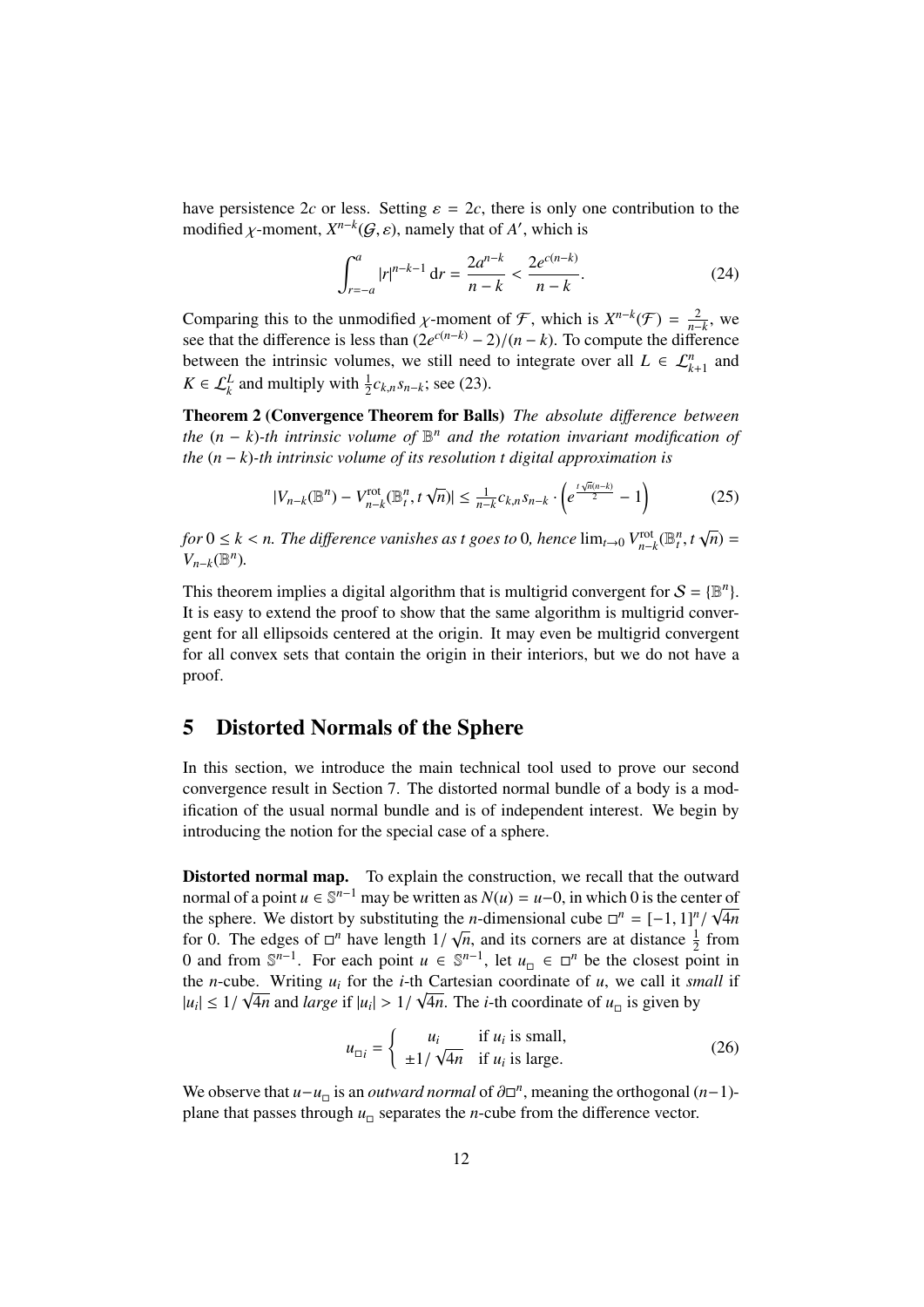**Definition 4** The distorted normal map,  $D_n: \mathbb{S}^{n-1} \to \mathbb{S}^{n-1}$ , is defined by mapping *every point*  $u \in \mathbb{S}^{n-1}$  *to*  $D_n(u) = (u - u_{\Box})/||u - u_{\Box}||$ .

To visualize  $D_n$ , we first consider the *minimum distance function*,  $d_n: \mathbb{S}^{n-1} \to \mathbb{R}$ , defined by mapping  $u \in \mathbb{S}^{n-1}$  to  $d_n(u) = ||u - u_0||$ . It decomposes the sphere into regions of points whose closest points belong to the same face of the *n*-cube. As illustrated in Figure 1, we have 3<sup>*n*</sup> − 1 regions, one for each proper face of  $\Box$ <sup>*n*</sup>. These



Figure 1: Left: the decomposition of  $\mathbb{S}^2$  into regions. *Right*: the decomposition of  $\mathbb{S}^1$ together with the annulus, which is the union of the distorted normal segments. The center of each region is a critical point of the minimum distance function and a fixed point of the distorted normal map.

regions arise by intersecting  $\mathbb{S}^{n-1}$  with the 2*n* (*n*−1)-planes that contain the (*n*−1)faces of  $\Box$ <sup>n</sup>. Within each region, the distance function has a simple form, with a critical point at its center. For an  $(n - 1)$ -face, this critical point is a maximum, for a vertex it is a minimum, and for every other proper face it is a saddle point whose index depends on the dimension of the face. Each critical point of  $d<sub>n</sub>$  is a fixed point of  $D_n$ , and these are the only fixed points.

The angles cannot be large. The following two angles are useful in the analysis The angles cannot be large. The following two angles are useful in the analysis<br>of of the distorted normal map:  $\varphi_n = \arcsin \sqrt{1/(4n)}$  and  $\psi_n = \arccos \sqrt{(3n+1)/(4n)}$ .<br>The first angle gives the maximum deviation from orthogonality The first angle gives the maximum deviation from orthogonality below which the distortion enforces precise orthogonality to a coordinate direction; it decreases with increasing *n* and vanishes in the limit. The second angle gives the maximum distortion; it increases with increasing  $n$  and goes to  $30^\circ$  in the limit. We formally state and prove both properties together with a bound on the angle between distorted normals. Write  $e_1$  to  $e_n$  for the unit coordinate vectors in  $\mathbb{R}^n$ .

**Lemma 2** Let  $D_n$ :  $\mathbb{S}^{n-1} \to \mathbb{S}^{n-1}$  be the distorted normal map. Then

- *(i)* arcsin  $|\langle u, e_i \rangle| \leq \varphi_n$  *iff*  $\langle D_n(u), e_i \rangle = 0$ , for every  $u \in \mathbb{S}^{n-1}$  *and every*  $1 \leq i \leq n$ ,
- *(ii)* arccos  $\langle u, D_n(u) \rangle \leq \psi_n$ , for every  $u \in \mathbb{S}^{n-1}$ , and this bound is tight,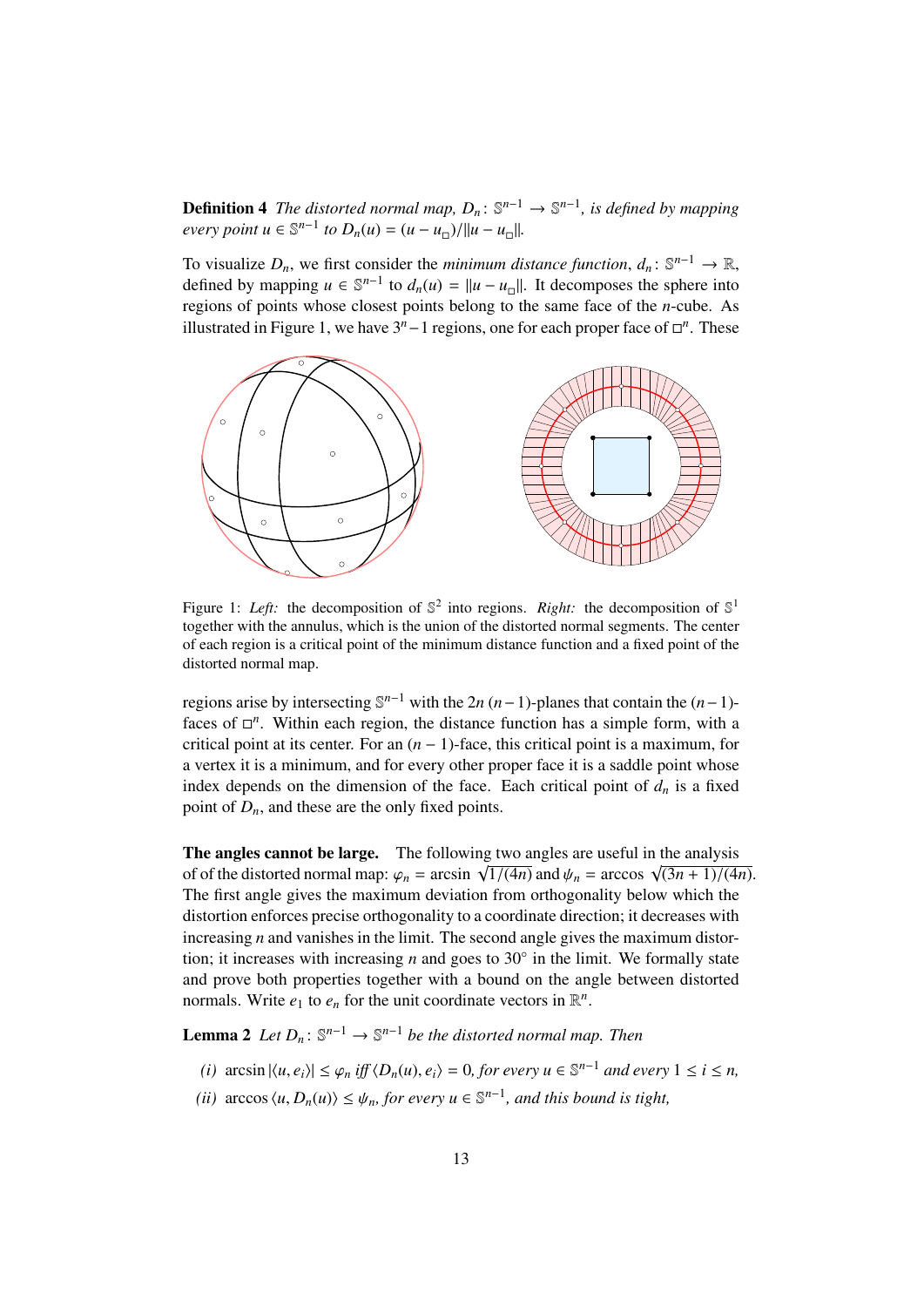*(iii)* arccos  $\langle D_n(u), D_n(v) \rangle \leq 2$  arccos  $\langle u, v \rangle$ , for all  $u, v \in \mathbb{S}^{n-1}$ .

Proof. (i) says that almost right angles with coordinate directions become right angles. To see this, note that  $|\langle u, e_i \rangle| \leq \sin \varphi_n$  iff  $u_{\Box}$  belongs to a face parallel to  $e_i$ .<br>These faces are characterized by having outward pormals orthogonal to  $e_i$ . These faces are characterized by having outward normals orthogonal to *e<sup>i</sup>* .

(ii) implies that the distortion of the normal direction is never more than 30°. To prove the inequality, we consider a region in the decomposition of  $\mathbb{S}^{n-1}$ , noting that the distortion increases monotonically along great-circle arcs emanating from the fixed point. It follows that the maximum is attained at the corners of the regions, which are the points  $v = (v_1, v_2, \dots, v_n) \in \mathbb{S}^{n-1}$  with  $v_j = \pm \cos \psi_n$ , for one index i and  $v_i = \pm \sin \psi$ , for all indices  $i \neq i$ . Correspondingly, the *i* th coordinate of *j*, and  $v_i = \pm \sin \varphi_n$ , for all indices  $i \neq j$ . Correspondingly, the *j*-th coordinate of  $D_n(v)$  is  $\pm 1$ , with the same sign as  $v_j$ , and the other coordinates are 0. It follows that  $\langle v, D_n(v) \rangle = \cos \psi_n$  at the *n*<sup>2*n*</sup> corners, and  $\langle u, D_n(u) \rangle \le \cos \psi_n$  at all  $u \in \mathbb{S}^{n-1}$ .<br>(iii) says that the angle between two distorted normals is at most twice the an

(iii) says that the angle between two distorted normals is at most twice the angle between the corresponding undistorted normals. To prove this, we consider the derivative of  $D_n$ , at every point and every tangent direction at that point. It is maximized at the diagonal point,  $u_0 = (\sqrt{1/n}, \sqrt{1/n}, \ldots, \sqrt{1/n})$ , whose closest point<br>on the *n* cube is  $\frac{1}{2}u_0$ . To see this we note that *u*<sub>c</sub> minimizes</sub> the minimum distance on the *n*-cube is  $\frac{1}{2}u_0$ . To see this, we note that  $u_0$  minimizes the minimum distance function, and the closest point on  $\Box$ <sup>n</sup> is constant within a small neighborhood of  $u_0$ . Independent of the tangent direction, the derivative at  $u_0$  is 2, which is a global maximum. To show that the claimed inequality follows, we note that arccos  $\langle u, v \rangle$ is the length of the shortest great-circle arc connecting the two points on  $\mathbb{S}^{n-1}$ . We map this arc to a curve connecting  $D_n(u)$  to  $D_n(v)$ , observing that its length is at least arccos  $\langle D_n(u), D_n(v) \rangle$ . Since the derivative is bounded from above by 2, the length of this curve is at most twice the length of the great-circle arc. length of this curve is at most twice the length of the great-circle arc.

The segments cannot be long. Two line segments that intersect  $\mathbb{S}^{n-1}$  orthogonally at different points can only intersect at the origin and are disjoint otherwise. If we draw the line segments in distorted normal direction, then they are disjoint unless they intersect inside  $\Box^n$ . We therefore define  $\mathbb{A}(\mathbb{S}^{n-1}) = \mathbb{S}^{n-1} + \frac{1}{4}$  $\frac{1}{4} \mathbb{B}^n$  and draw the line segments in distorted normal direction within this annulus; see Figure 1. More formally, we write  $L_u(\lambda) = u + \lambda D_u(u)$  and we define the *distorted normal segment* of  $u \in \mathbb{S}^{n-1}$  as

$$
L_u = \mathbb{A}(\mathbb{S}^{n-1}) \cap \left\{ L_u(\lambda) \mid -\frac{1}{2} < \lambda < \frac{1}{2} \right\}.\tag{27}
$$

We prove shortly that each  $L<sub>u</sub>$  is a connected line segment whose endpoints lie on the boundary of the annulus.

### **Lemma 3**  $\mathbb{A}(\mathbb{S}^{n-1})$  *is a disjoint union of distorted normal segments.*

Proof. By construction,  $\mathbb{A}(\mathbb{S}^{n-1})$  and  $\Box^n$  are disjoint, which implies that the distorted normal segments are pairwise disjoint. It remains to prove that the distorted normals cover the annulus. This requires two things: the distorted normals should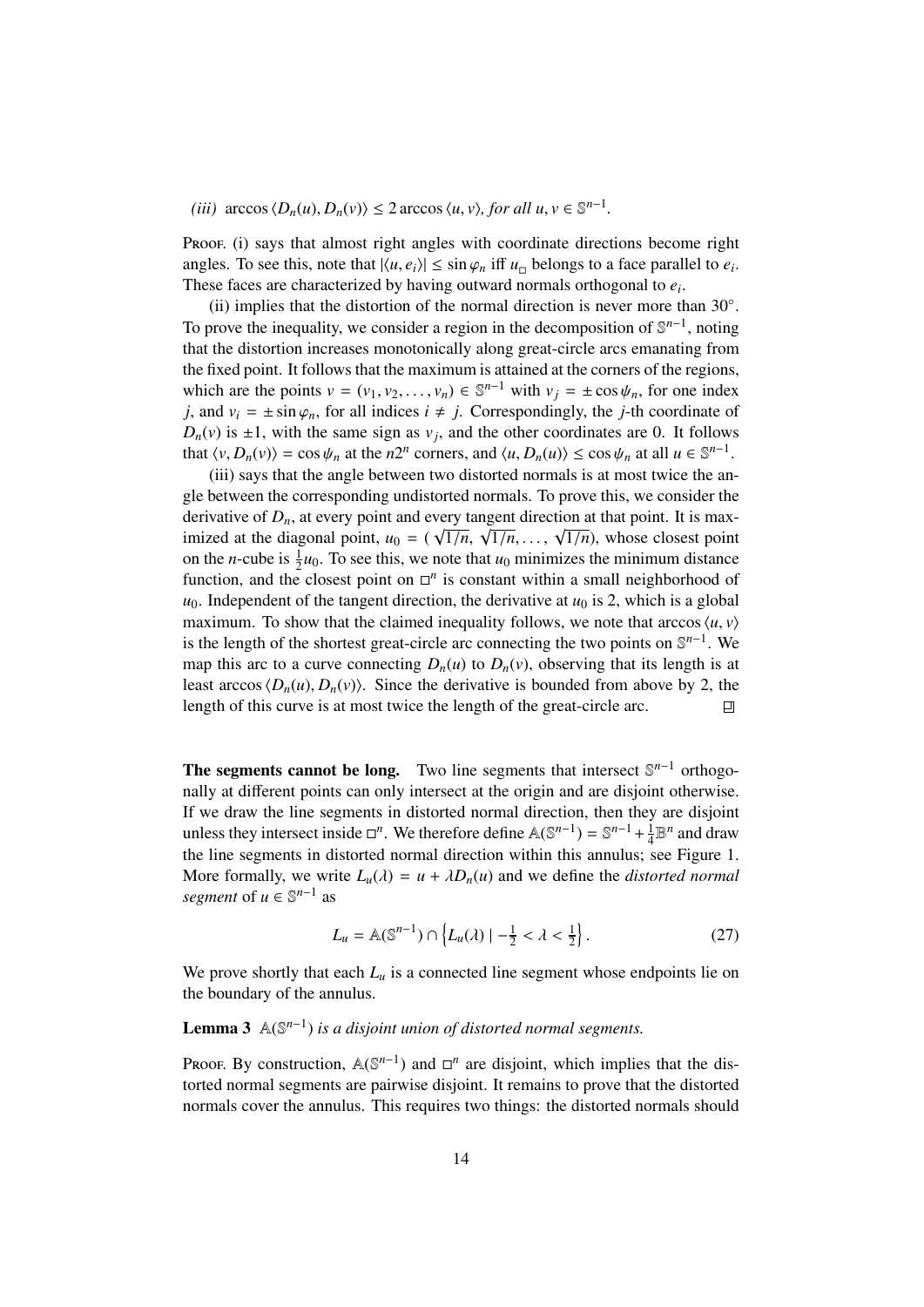be dense enough to cover the interior of the annulus, and they should be long enough to reach the boundary. The first property holds because the midpoints of the distorted normals cover  $\mathbb{S}^{n-1}$ . In the remainder of the proof we establish the second property.

To prove that  $L<sub>u</sub>$  is connected and its endpoints lie on the boundary of the annulus, we compute the distance of  $L_u(\lambda)$  from  $\mathbb{S}^{n-1}$ , which depends on  $\lambda$  and the angle  $\alpha = \arccos(N(u), D_u(\lambda))$  between the normal and the distorted normal the angle  $\alpha = \arccos \langle N(u), D_n(u) \rangle$  between the normal and the distorted normal. It is convenient to measure the distance with a sign, which is negative inside and positive outside  $\mathbb{S}^{n-1}$ . Writing  $d_u : \mathbb{R} \to \mathbb{R}$  for the signed distance function along the distorted normal segment of *u*, we see from the right-angled triangle in Figure



Figure 2: Illustration of the proof of Lemma 3. Point *<sup>y</sup>* is at a positive distance λ from *<sup>u</sup>* in the distorted normal direction. Noting that  $d_u(\lambda) = ||w - y||$ , the distance to the sphere is computed from the right-angled triangle with shown edge lengths. Similar computations apply for negative values of  $\lambda$ .

2 that  $d_u(\lambda) =$ <br>a root at  $\lambda = 0$ √  $1 + 2\lambda \cos \alpha + \lambda^2 - 1$ . It attains its minimum at  $\lambda = -\cos \alpha$ , has a root at  $\lambda = 0$ , and increases monotonically for  $\lambda \ge -\cos \alpha$ . Varying  $\alpha$ , we note that we get smaller absolute distances for larger angles. Since  $\alpha \leq \frac{\pi}{6}$ , this implies

$$
|d_u(\lambda)| \ge \sqrt{1 + \sqrt{3}\lambda + \lambda^2} - 1.
$$
 (28)

For  $\lambda = \pm 0.5$ , we get  $d_u(-0.5) \leq -0.380...$  and  $d_u(0.5) \geq 0.454...$  Both have absolute value larger than 0.25, which implies that the points  $L_u(\lambda)$  on the boundary of  $\mathbb{A}(\mathbb{S}^{n-1})$  satisfy  $-\frac{1}{2}$  $\frac{1}{2} < \lambda < \frac{1}{2}$ , and the distorted normal segment  $L_u$ , as defined in ulus from one boundary sphere to the other as required (27), crosses the annulus from one boundary sphere to the other, as required.  $\Box$ 

The vectors cannot disagree. By construction, the endpoints of the distorted normal segments lie on two spheres centered at the origin, and by Lemma 3, these segments establish homeomorphic maps between  $\mathbb{S}^{n-1}$  and the two spheres. We are interested in the differential properties of these maps. To study them, we consider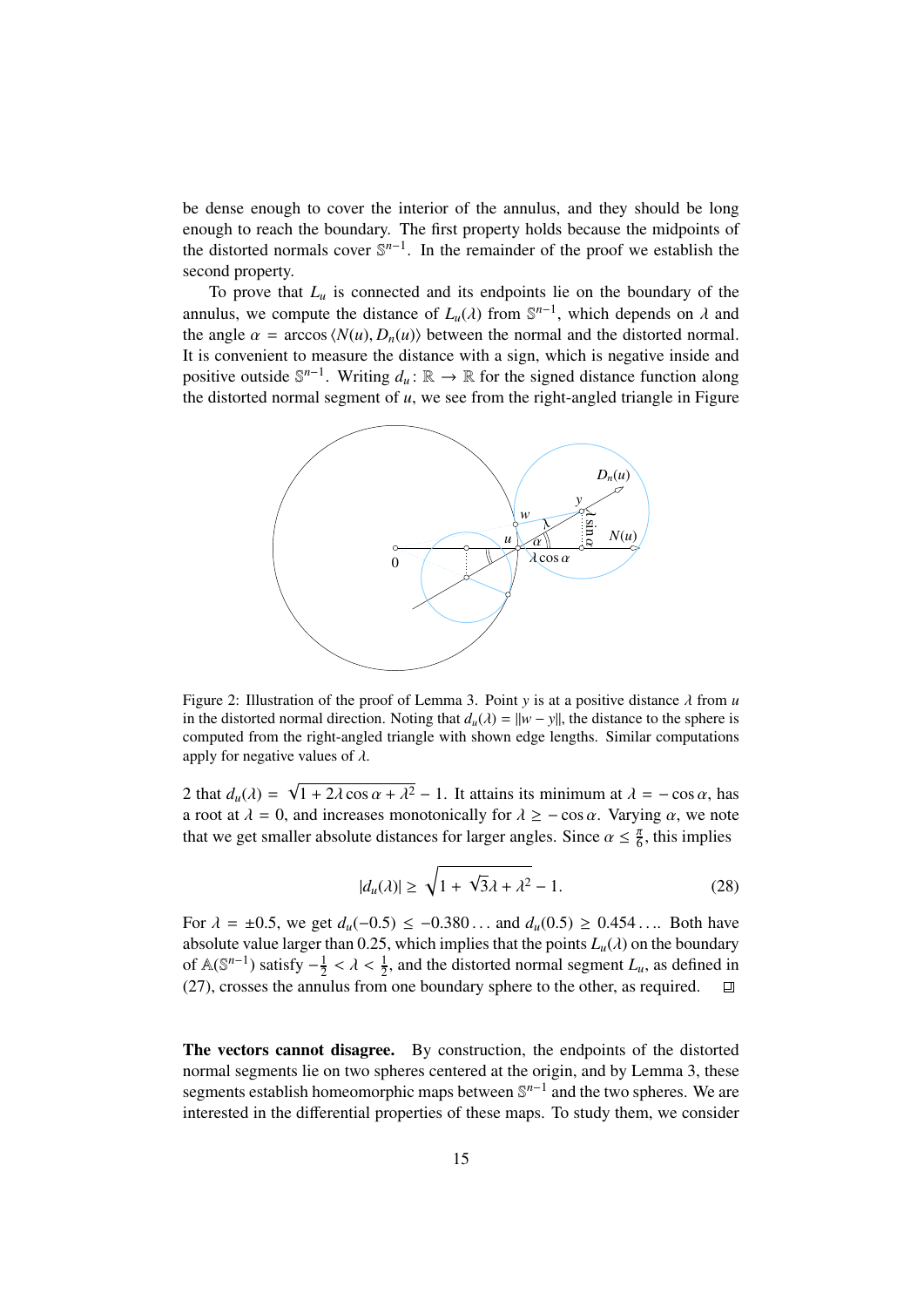a smooth curve of directions,  $v: \mathbb{R} \to \mathbb{S}^{n-1}$ , set  $u = v(0)$ , and write  $\vec{u} = \dot{v}(0)$  for<br>the velocity vector at *u*. As a first step toward understanding the curves traced out the velocity vector at *u*. As a first step toward understanding the curves traced out by the endpoints of the distorted normal segments, we consider  $S = \frac{3}{4}$  $\frac{3}{4} \mathbb{S}^{n-1}$ , and let  $\phi: \mathbb{R} \to S$  be the curve defined by mapping *t* to  $\phi(t) = (1 - \lambda(t))v(t) + \lambda(t)u_{\Box}$ , in which  $0 \le \lambda(t) \le 1$  is chosen so that the point lies on S. Assuming differentiability which  $0 \le \lambda(t) \le 1$  is chosen so that the point lies on *S*. Assuming differentiability at 0, we write  $\vec{p} = \dot{\phi}(0)$  for the velocity vector at  $p = \phi(0)$ . To simplify the statement of the claim, we set  $\eta_1 = \arccos \frac{1}{2} - \arccos \frac{2}{3} = 11.810...^\circ$ .

**Lemma 4** *Let*  $v: \mathbb{R} \to \mathbb{S}^{n-1}$ ,  $\phi: \mathbb{R} \to S$  *be the curves introduced above, set*<br> $u = v(0)$ ,  $p = \phi(0)$ , and let  $\vec{v} = \dot{v}(0)$ ,  $\vec{p} = \dot{\phi}(0)$  be the velocity vectors. Then  $u = v(0)$ ,  $p = \phi(0)$ , and let  $\vec{u} = \dot{v}(0)$ ,  $\vec{p} = \dot{\phi}(0)$  be the velocity vectors. Then  $\arccos{\langle \vec{u}/||\vec{u}||, \vec{p}/||\vec{p}||} \leq \eta_1$ .

Proof. We prove the inequality by relating the angle between the velocity vectors to the angle between the normals of the  $(n - 1)$ -planes, *H*, *G*, that touch  $\mathbb{S}^{n-1}$  in *u* and *S* in *n*. Consider the triangle with vertices *n* 0 *u* and write  $\alpha = \sqrt{n}$  for the and *S* in *p*. Consider the triangle with vertices *p*, 0, *u* and write  $\alpha = \angle p0u$  for the angle at the origin. By construction,  $||0 - u|| = 1$  and  $||0 - p|| = \frac{3}{4}$  $\frac{3}{4}$ , and by Lemma 2 (ii), the angle at *u* satisfies  $\angle pu0 \leq \frac{\pi}{6}$ . To prove an upper bound on  $\alpha$ , we may assume  $\angle pu0 = \frac{\pi}{6}$  which specifies the triangle up to congruence. It is now easy to assume ∠*pu* $0 = \frac{\pi}{6}$ , which specifies the triangle up to congruence. It is now easy to check that in this extreme configuration the angle at 0 is  $\eta_1 = \arccos \frac{1}{2} - \arccos \frac{2}{3}$ .



Figure 3: Illustration of the proof of Lemma 4. The points *u*, *p* and the velocity vectors  $\vec{u}, \vec{p}$ are related to each other by parallel projection from *H* to *G*" followed by central projection from  $G''$  to  $G$ . The vectors  $u, p$  are normal to  $H, G$ .

Having established an upper bound on the angle between the normals of *H* and *G*, we return to the velocity vectors at *u* and *p*. To get  $p + \vec{p}$  from  $u + \vec{u}$ , we define  $G'' = G + (u - p)$ , we project  $u + \vec{u}$  parallel to  $p - u$  from *H* to *G*<sup>"</sup>, and we finally project the point in  $G''$  in the direction toward  $u$ , onto  $G$ : see Figure 3. To finally project the point in  $G''$  in the direction toward  $u_{\square}$  onto  $G$ ; see Figure 3. To analyze the situation, let  $\ell$  be the line that passes through  $u, p$ , and we remember that *<sup>H</sup>*,*<sup>G</sup>* touch two concentric spheres. It follows that the 2-plane passing through *u*, *p*, 0 intersects the  $(n − 2)$ -plane *H* ∩ *G* orthogonally at a point *z*. Any other 2plane containing *u*, *p* intersects  $H \cap G$  at a point *z'* whose distance from  $\ell$  is larger<br>than the distance of *z* from  $\ell$ , Assuming *u*, *u* +  $\vec{u}$  and *n*, *n* +  $\vec{v}$  lie in the 2 plane than the distance of *z* from  $\ell$ . Assuming  $u, u + \vec{u}$  and  $p, p + \vec{p}$  lie in the 2-plane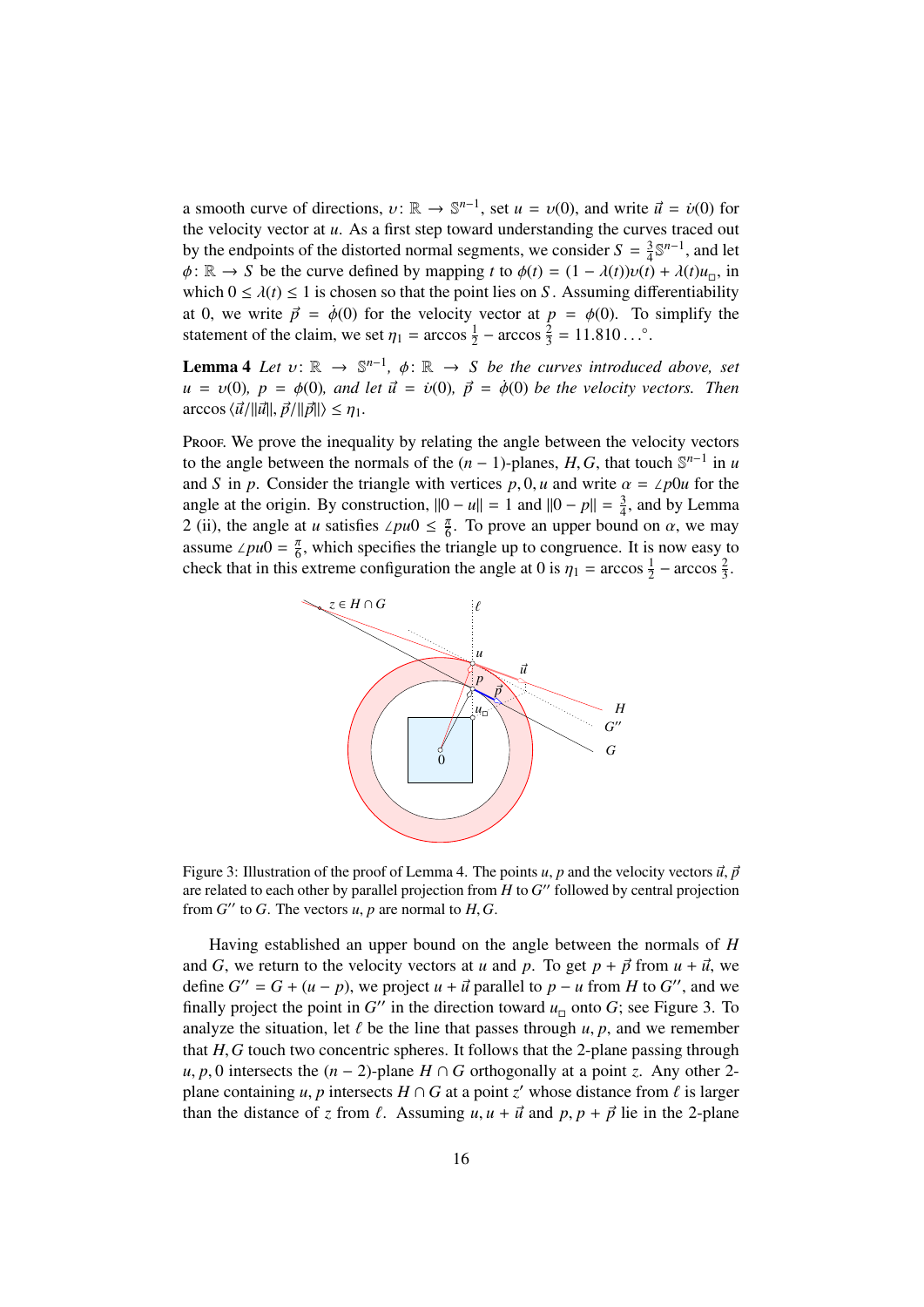defined by *z'*, the angle between  $\vec{u}$ ,  $\vec{p}$  is the same as the angle between  $u - z'$  and  $n - z'$ . This angle is maximized when the distance to the line is minimized, which  $p - z'$ . This angle is maximized when the distance to the line is minimized, which happens when  $z' = z$ . To see this, we consider the circle that passes through *u*, *p*,*z*.<br>Moving *z* on its arc bounded by *u* and *n*, or moving it with the circle as it pivots Moving *z* on its arc bounded by *u* and *p*, or moving it with the circle as it pivots about the line  $\ell$  does not change the angle. (This is known as the Inscribed Angle Theorem.) Drawing all circles of the same size that pass through *<sup>u</sup>*, *<sup>p</sup>*, we get a selfintersecting torus that passes through *z*. A portion of the torus lies on the boundary of its convex hull. We get this portion by cutting each circle with the line parallel to  $\ell$  that passes through its center, removing the half that contains  $u$  and  $p$ , and taking the union of the remaining half-circles. Importantly, *z* belongs to this portion of the torus because the angles at  $u$  and  $p$  within the triangle spanned by  $u, p, z$  are both at least  $\frac{\pi}{3} - \eta_1$ , which is larger than 45°. The  $(n-2)$ -plane *H* ∩ *G* touches this portion of the torus in a single point, which is z. Outside the torus, the angles are portion of the torus in a single point, which is *z*. Outside the torus, the angles are smaller, which implies that the angle is indeed maximized at *z*, where it is equal to the angle between the normals of the two  $(n - 1)$ -planes, which is at most  $\eta_1$ , as claimed. claimed.

The vectors cannot swing. As a second step toward understanding the curves traced out by the endpoints of the distorted normal segments, we let  $\psi : \mathbb{R} \to S$  be defined by  $\psi(t) = v(t) + \mu(t)D_n(v(t))$ , in which  $-1 \leq \mu(t) \leq 0$  is chosen so that the point lies on *S* . We have differentiability at 0 if *u* lies in the interior of a region on  $\mathbb{S}^{n-1}$  that projects to a face of  $\Box^n$ ; see Figure 1. Assuming differentiability, we let  $\vec{q} = \dot{\psi}(0)$  be the velocity vector at  $q = \psi(0)$ . If all coordinates of *u* are large, then  $\psi(t) = \phi(t)$  in a neighborhood of 0, and therefore  $\vec{p} = \vec{q}$ . Otherwise, the two velocity vectors are different. To simplify the statement of the claim, we set two velocity vectors are different.<br> $\eta_2 = \arccos(2\sqrt{2})/3 = 19.471...^{\circ}$ .

**Lemma 5** *Let*  $\phi: \mathbb{R} \to S$ ,  $\psi: \mathbb{R} \to S$  *be the curves obtained from*  $v: \mathbb{R} \to \mathbb{S}^{n-1}$ <br>*as described above, set*  $p = \phi(0)$ ,  $q = \psi(0)$ , assume differentiability at 0, and let *as described above, set p =*  $\phi$ (0)*, q =*  $\psi$ (0)*, assume differentiability at* 0*<i>, and let*  $\vec{p} = \dot{\phi}(0), \vec{q} = \dot{\psi}(0)$  *be the velocity vectors. Then* arccos  $\langle \vec{p}/||\vec{p}||, \vec{q}/||\vec{q}|| \rangle \leq \eta_2$ .

Proof. Assume without loss of generality that the first *k* coordinates of *u* are small, and the last *n* − *k* are large. Writing *u<sub>i</sub>*, *p<sub>i</sub>*, *q<sub>i</sub>* for the *i*-th coordinates of  $\vec{u}$ ,  $\vec{p}$ ,  $\vec{q}$ , we therefore have therefore have

$$
q_i = \begin{cases} u_i & \text{if } 1 \le i \le k, \\ p_i & \text{if } k < i \le n. \end{cases}
$$
 (29)

Consider the former case and note that the first *k* coordinates of the vector  $u - u_{\text{m}}$ are zero. It follows that  $p_i = u_i/E$ , with  $E = ||u - u_{\text{m}}||/||p - u_{\text{m}}||$ , for  $1 \le i \le k$ .<br>Followskip  $a_i = Fp_i$  for  $1 \le i \le k$ . The ratio of distances is largest when *u* lies Equivalently,  $q_i = Ep_i$  for  $1 \le i \le k$ . The ratio of distances is largest when *u* lies on the diagonal, in which case  $||u - u_|| = 2||p - u_||$ . Hence, *E* ≤ 2 in general. To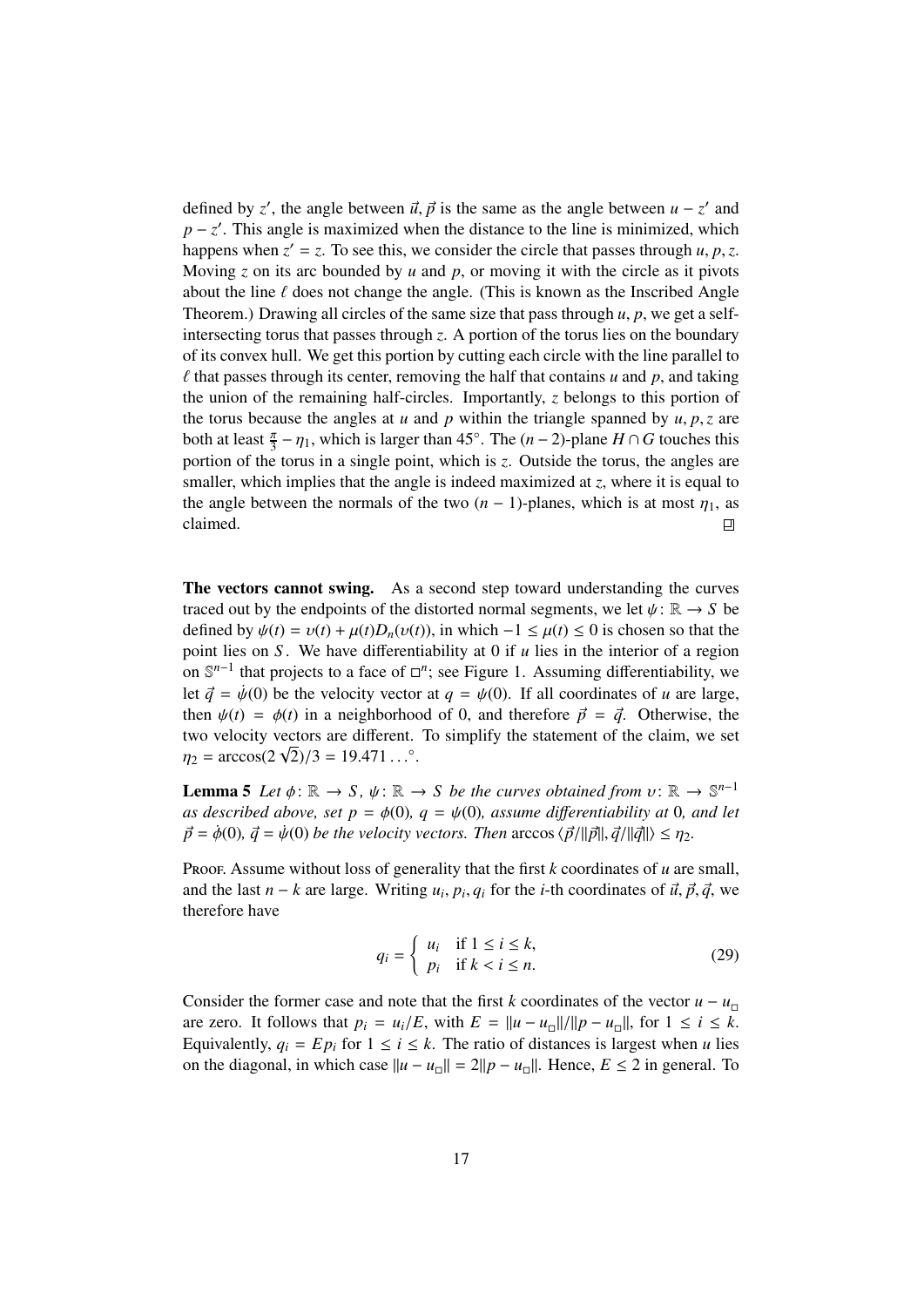compute the angle between  $\vec{p}$  and  $\vec{q}$ , we assume  $\|\vec{p}\| = 1$  and get

$$
\arccos \langle \vec{p}, \frac{\vec{q}}{\|\vec{q}\|} \rangle = \arccos \frac{E \sum_{i=1}^{k} p_i^2 + \sum_{i=k+1}^{n} p_i^2}{\sqrt{E^2 \sum_{i=1}^{k} p_i^2 + \sum_{i=k+1}^{n} p_i^2}}
$$
(30)

$$
= \arccos \frac{1 + (E - 1) \sum_{i=1}^{k} p_i^2}{\sqrt{1 + (E^2 - 1) \sum_{i=1}^{k} p_i^2}}
$$
(31)

$$
\leq \arccos \frac{1 + (E - 1)/(E + 1)}{\sqrt{1 + (E^2 - 1)/(E + 1)}},\tag{32}
$$

in which get the last line by observing that for fixed *E* the angle attains its maximum In which get the last line by observing that for fixed *E* the angle a<br>when  $\sum_{i=1}^{k} p_i^2 = \frac{1}{E+1}$ . The expression simplifies to arccos(2  $\sqrt{ }$ when  $\sum_{i=1}^{k} p_i^2 = \frac{1}{E+1}$ . The expression simplifies to arccos(2  $\sqrt{E}$ )/(*E* + 1), which increases with increasing *E*. Recall that *E* ≤ 2, which implies that the angle is increases with increasing  $E$ . Reca<br>bounded from above by arccos(2  $\sqrt{ }$  $(2)/3 = \eta_2$ , as claimed.  $\Box$ 

Putting the inequalities of Lemmas 4 and 5 together, we conclude that the angle between  $\vec{u}$  and  $\vec{q}$  is bounded from above by  $\eta_1 + \eta_2 = 31.281...^\circ$ .

# 6 Distorted Normals of a Solid Body

In this section, we extend distorted normals from the sphere to more general sets. We introduce the notion of a solid body and study how it relates to its digital approximations.

**Solid bodies.** We call a compact set  $M \subseteq \mathbb{R}^n$  an *n*-dimensional solid body if

- I. its boundary is a smoothly embedded  $(n 1)$ -dimensional manifold in  $\mathbb{R}^n$ , and
- II. every height function on M has a finite size persistence diagram.

We use quantified versions of Properties I and II to constrain the sets we work with. To explain this, let  $f_u : \mathbb{M} \to \mathbb{R}$  be the height function on  $\mathbb{M} \subseteq \mathbb{R}^n$  in direction *u*, and recall that  $#Dgm(f_u)$  denotes the number of birth-death pairs with positive persistence. We require that there exists a constant *C* such that  $#Dgm(f_u) \leq C$  for every direction  $u \in \mathbb{S}^{n-1}$ . Since  $\partial M$  is a smoothly embedded manifold, sectional<br>curvatures are defined and we write curv $(\partial M)$  for the maximum sectional curvacurvatures are defined, and we write curv(∂M) for the maximum sectional curvature, over all points  $x \in \partial M$  and all tangent directions of  $\partial M$  at *x*. This notion of curvature is related to the *reach* of ∂M, which is the supremum over all *<sup>r</sup>* such that every point at distance at most *<sup>r</sup>* has a unique closest point on ∂M. Specifically, we have reach( $\partial M$ ) ≤ 1/curv( $\partial M$ ). We do not necessarily have equality because the reach may be determined by a global feature of the embedding in which two points that are far apart in  $\partial M$  are close in  $\mathbb{R}^n$ . If  $\partial M$  is compact and smoothly embedded, then cury( $\partial M$ ) and reach( $\partial M$ ) are both positive. We require that  $1/\text{curv}(\partial M) > 4tn$ then curv(∂M) and reach(∂M) are both positive. We require that 1/curv(∂M) <sup>≥</sup> <sup>4</sup>*tn*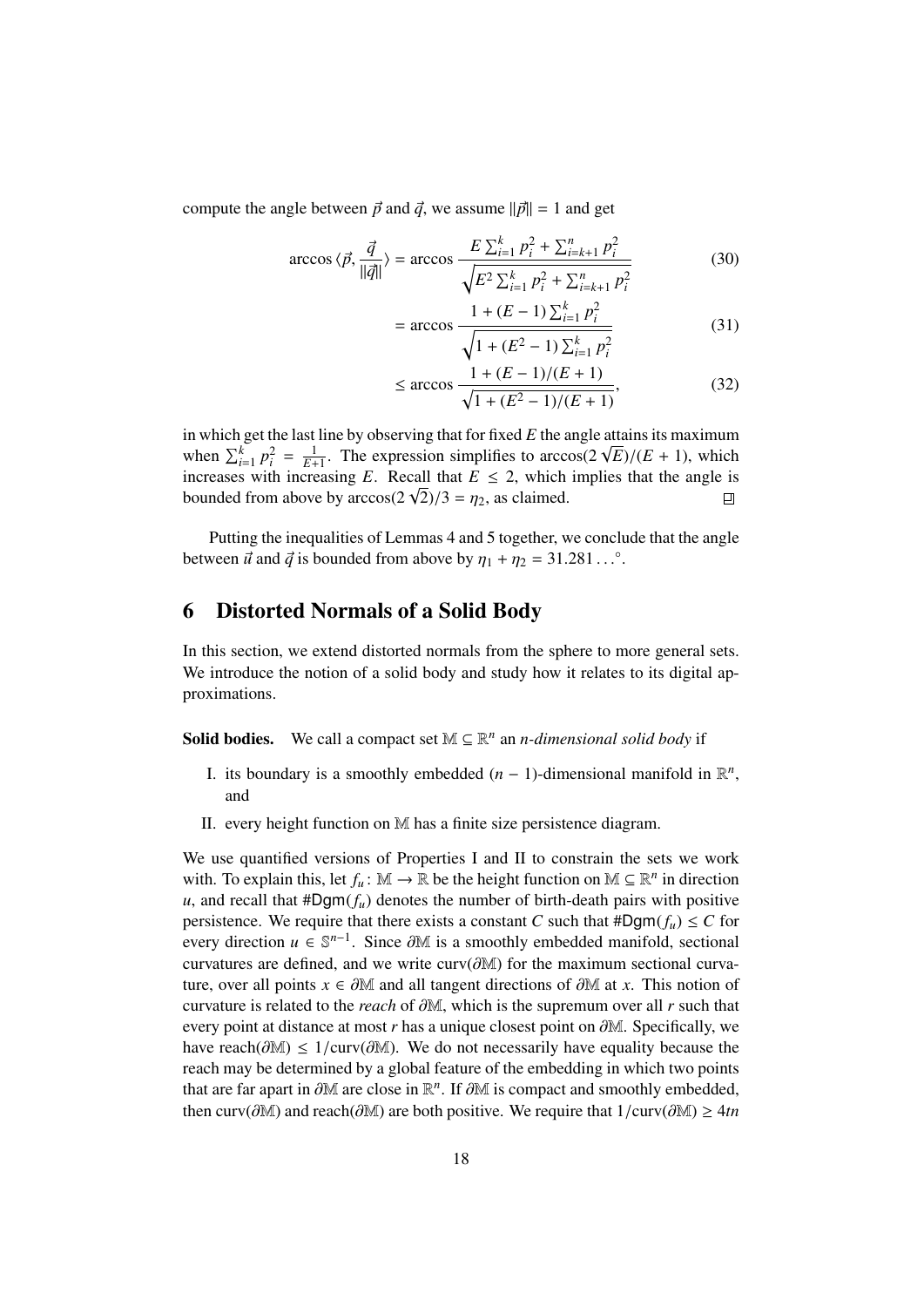and reach( $\partial M$ ) ≥ 2*t*  $\sqrt{\ln \text{other words}}$  we may *n*, in which *t* is the resolution of the digital approximation. In other words, we make statements only about approximations for which the resolution is small enough to satisfy these requirements. As a short-cut we sometimes write  $\rho$  for reach( $\partial M$ ).

A crucial concept in the proof of convergence will be the *annulus* obtained by thickening the boundary of M:  $\mathbb{A}_{\theta}(\partial \mathbb{M}) = \partial \mathbb{M} + \theta \mathbb{B}^n$ . For  $\theta < \text{reach}(\partial \mathbb{M})$ , we can construct the annulus as the disjoint union of normal segments of the form  $x + \lambda N(x)$ construct the annulus as the disjoint union of normal segments of the form  $x + \lambda N(x)$ for  $-\theta \leq \lambda \leq \theta$ . The segments establish a bijection between the inner and outer boundaries of the annulus, which we denote as  $\partial_i A_\theta$  and  $\partial_0 A_\theta$ . Furthermore, the segments form bijections between ∂M and the two boundaries, and because ∂M is smoothly embedded so are  $\partial_i A_\theta$  and  $\partial_0 A_\theta$ . For sufficiently small  $\theta$ , we will give a third construction of the annulus as a disjoint union of distorted normal segments. The main purpose of this section is the study of this construction for the special case in which  $\theta = \frac{1}{4}$  $\frac{1}{4}$ reach( $\partial \mathbb{M}$ ).

Symmetric difference. The main difficulty in proving convergence of the modified first intrinsic volume is the establishment of a low-distortion correspondence between M and M<sub>t</sub>. To construct it, we focus on the space near the boundaries. Specifically, we consider the symmetric difference,  $(\mathbb{M} \setminus \mathbb{M}_t) \cup (\mathbb{M}_t \setminus \mathbb{M})$ , which is partially open and partially closed; see Figure 4. Importantly, the distance of



Figure 4: The shaded symmetric difference between M and M*<sup>t</sup>* , which is contained in the corridor of the cubes that intersect ∂M.

a point of the symmetric difference from  $\partial M$  is at most half the length of a cube<br>diagonal which is  $\frac{1}{2}t \sqrt{n}$ . To form the correspondence, we partition the symmetric diagonal, which is  $\frac{1}{2}t\sqrt{n}$ . To form the correspondence, we partition the symmetric difference into half-open line segments that have one endpoint on ∂<sup>M</sup> and the other endpoint on  $\partial M_t$ . However, it is in general not possible to choose the line segments<br>such that they imply a homeomorphism between  $\partial M$  and  $\partial M$ . To see this, consider such that they imply a homeomorphism between  $\partial M$  and  $\partial M_t$ . To see this, consider a surface  $\partial M$  in  $\mathbb{R}^3$  that is locally close to a plane of integer points. More precisely a surface  $\partial M$  in  $\mathbb{R}^3$  that is locally close to a plane of integer points. More precisely, all but two integer points of this plane lie above  $\partial M$  and the two exceptional points all but two integer points of this plane lie above ∂M, and the two exceptional points have coordinates  $(i, j, k)$  and  $(i + 1, j + 1, k)$ . The cubes centered at these two points share a single edge. This edge and the four incident squares belong to  $\partial M_t$ , which<br>is therefore not a 2 manifold. Since  $\partial M$  is a 2 manifold by assumption, the two is therefore not a 2-manifold. Since ∂<sup>M</sup> is a 2-manifold by assumption, the two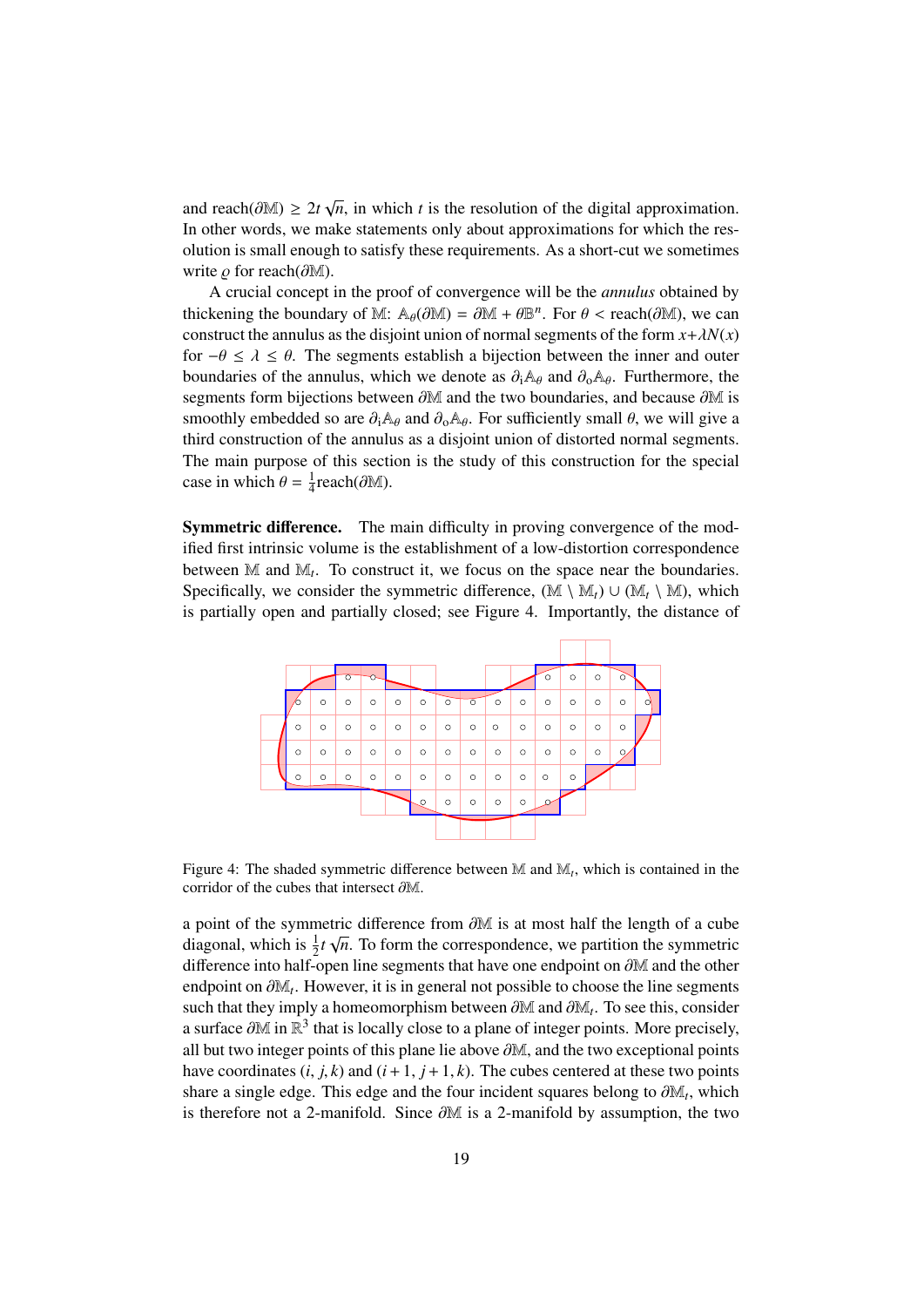boundaries cannot be homeomorphic. Giving up on fibrations that imply homeomorphisms, we construct one that implies a homotopy equivalence. The usual normal bundle will not do because there may be points  $x \in \partial M$  with unit outward normal  $N(x)$  such that  $x + \lambda N(x)$  crosses  $\partial M_t$  more than twice in close vicinity to *x*. Crucially, such normal directions are necessarily almost orthogonal to at least one coordinate direction. This insight was the motivation to construct the distorted normal bundle introduced in the previous section. We adopt this notion for solid bodies, proving that distorted normal segments are disjoint, and they intersect the symmetric difference in connected pieces.

The segments cannot backtrack. To extend distorted normal segments from  $\mathbb{S}^{n-1}$  to the boundary of a solid body,  $\partial \mathbb{M}$ , we let  $L_x(\lambda) = x + \lambda D_n(N(x))$  be a point along the distorted pormal vector anchored at *x*. Writing *d* (*i*) for the signed point along the distorted normal vector anchored at *x*. Writing  $d_x(\lambda)$  for the signed distance from  $L_x(\lambda)$  to  $\partial M$  – as we did for the sphere – we get a function from R to R. However, we will limit ourselves to  $0 \le \lambda \le \frac{\rho}{2}$ , and to avoid overloading the notation, we write  $d : 0 \le 1 \to \mathbb{R}$ notation, we write  $d_x: [0, \frac{\rho}{2}] \to \mathbb{R}$ .

**Lemma 6** The function  $d_x$  increases monotonically, and, for all  $0 \le \lambda \le \frac{\rho}{2}$ ,

$$
\varrho - \sqrt{\varrho^2 - \sqrt{3}\varrho\lambda + \lambda^2} \le d_x(\lambda) \le \lambda.
$$

Proof. We first prove the two inequalities. Fix a value of  $\lambda$  and write  $y = L_x(\lambda)$ . The point of  $\partial M$  closest to *y* lies on or outside the sphere with radius  $\rho$  centered at  $z = x + \rho N(x)$ . Hence,  $d_x(\lambda)$  is bounded from below by  $\rho - ||y - z||$  and from above by  $||y - x|| = \lambda$ , which gives the claimed upper bound; see Figure 5. Letting  $\alpha$  be the angle between  $N(x)$  and  $D_n(N(x))$ , the squared distance between *y* and *z* is<br> $\frac{1}{2} \ln \frac{1}{2} = \alpha^2 - 2\alpha \log \alpha + \lambda^2$ . Since  $\alpha \le \frac{\pi}{2}$  this implies  $\frac{1}{2} \ln \frac{1}{2} \le \alpha^2 - \sqrt{3} \alpha \lambda + \lambda^2$ .  $||y - z||^2 = \rho^2 - 2\rho\lambda\cos\alpha + \lambda^2$ . Since  $\alpha \leq \frac{\pi}{6}$ , this implies  $||y - z||^2 \leq \rho^2 - \sqrt{3}\rho\lambda + \lambda^2$ and the claimed lower bound.

To prove monotonicity, we consider the sphere *S* with center  $y = L_x(\lambda)$  and radius  $r = d_x(\lambda)$ . Let  $w \in S$  be a point that permits a sphere of radius  $\varrho$  that passes through *x*, encloses *S*, and touches *S* in *w*. The set of such points is the intersection of *S* with an (*n*−1)-plane, *H*, orthogonal to the distorted normal vector, and we set  $\lambda_0 \in \mathbb{R}$  such that  $\langle w, D_n(N(x)) \rangle = \lambda_0$ . We claim that  $\lambda_0 < \lambda$ , for all  $\lambda \leq \frac{\rho}{2}$ . To see this we observe that for fixed  $\lambda$ ,  $\lambda_0$  is maximized if the radius r of S is as small this, we observe that for fixed  $\lambda$ ,  $\lambda_0$  is maximized if the radius r of S is as small as possible. We can therefore restrict ourselves to the case in which *S* touches the sphere centered at *z*. But then the point at which the two spheres meet satisfies the requirements for *w* and therefore belongs to *H*. Letting  $\alpha = \angle yxz$  and  $\beta = \angle xzy$  bet the angles at *x* and *z*, we have  $\lambda_0 < \lambda$  as long as  $\alpha + \beta < \frac{\pi}{2}$ . We have  $\alpha \leq \frac{\pi}{6}$  by<br>Lamma 2 (ii) and  $\beta < \frac{\pi}{6}$  because  $\lambda < \frac{\beta}{2}$  which implies  $\lambda_0 < \lambda$  as desired Lemma 2 (ii) and  $\beta < \frac{\pi}{3}$  because  $\lambda \leq \frac{\beta}{2}$ , which implies  $\lambda_0 < \lambda$  as desired.

We now return to the radius of  $\overline{S}$ , which is the distance between  $y$  and the closest point, *w*, of  $\partial M$ . If *w* satisfies  $\langle w, D_n(N(x)) \rangle < \langle y, D_n(N(x)) \rangle$ , then  $d_x$  has positive slope at λ. Indeed, moving *<sup>y</sup>* a small distance along the distorted normal direction increases the radius. Since *w* must lie on the same side of *H* as *x* – for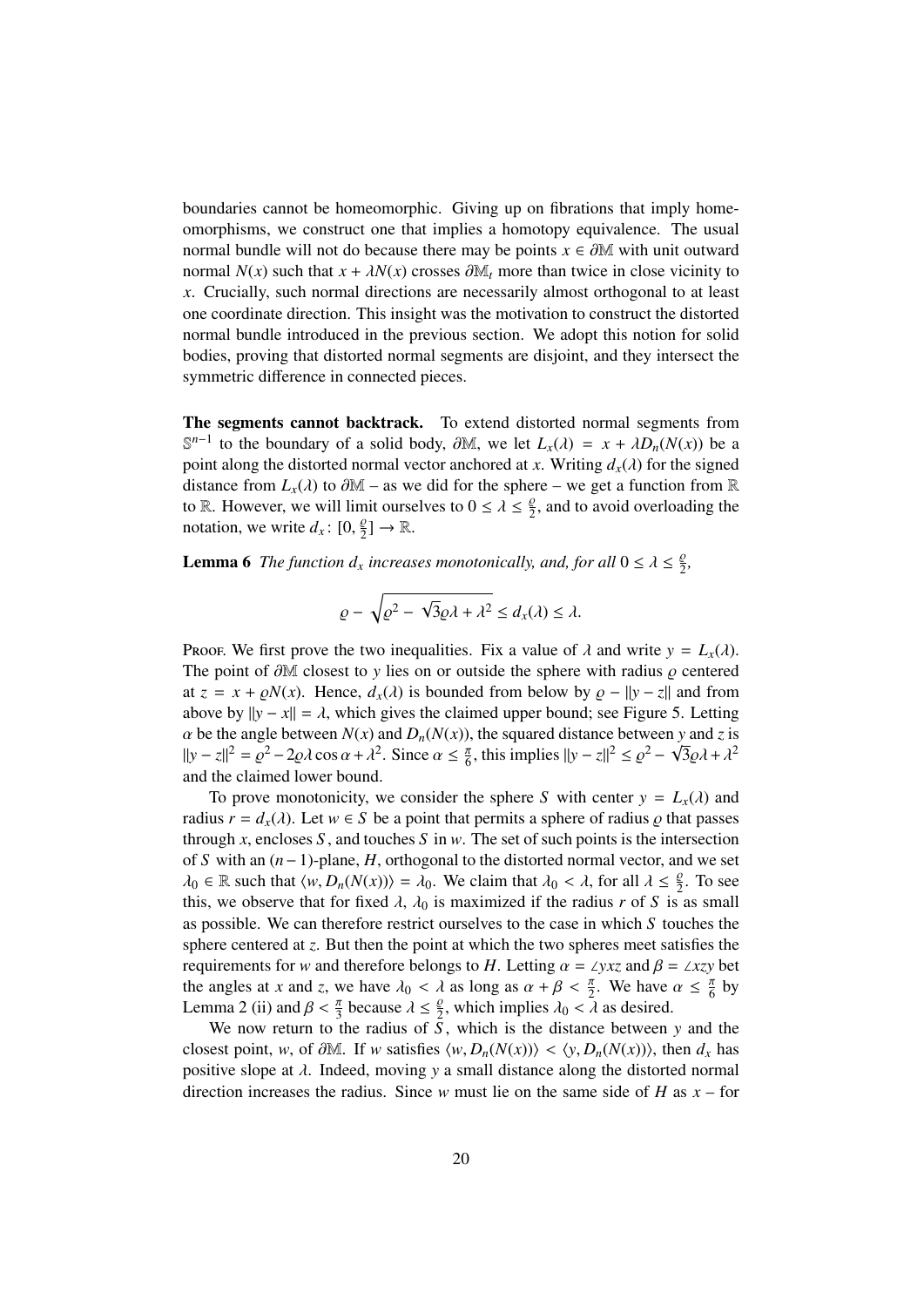

Figure 5: Illustration of the proof of Lemma 6. The circle centered at the point *y* on the distorted normal segment of *<sup>x</sup>* touches ∂<sup>M</sup> in the point *<sup>w</sup>*, which lies on or outside the circle centered at the point *z* on the normal segment of *x*.

else the sphere of radius  $\varrho$  that touches  $\partial M$  at *w* would enclose *x* – this inequality is satisfied as long as  $\lambda_0 < \lambda$ . Hence,  $d_x$  increases monotonically from 0 to  $\frac{\varrho}{2}$ . □ is satisfied as long as  $\lambda_0 < \lambda$ . Hence,  $d_x$  increases monotonically from 0 to  $\frac{\beta}{2}$ .

Since  $d_x$  is monotonic, it has an inverse, and we can write  $L_x(d_x^{-1}(\theta))$  for the set distance  $\theta$  from  $\partial M$ point at distance  $\theta$  from  $\partial M$ .

**The segments cannot cross.** Setting  $\lambda = \frac{\beta}{2}$ , the lower bound in Lemma 6 implies<br>that the distance between  $y = L(\frac{\beta}{2})$  and  $\frac{\partial M}{\partial t}$  is at least  $\frac{\beta}{2}$ . We use this simple fact that the distance between  $y = L_x(\frac{\varrho}{2})$  and  $\partial \tilde{M}$  is at least  $\frac{\varrho}{4}$ . We use this simple fact to extend the *distorted normal segments* from  $\mathbb{S}^{n-1}$  to  $\partial M$ , defining to extend the *distorted normal segments* from  $\mathbb{S}^{n-1}$  to ∂M, defining

$$
L_x = \{L_x(\lambda) \mid -\frac{\rho}{2} \le \lambda \le \frac{\rho}{2} \text{ and } |d_x(\lambda)| \le \frac{\rho}{4}\}\tag{33}
$$

for every  $x \in \partial M$ . Recall the definition of the annulus,  $A_{\theta} = \partial M + \theta B^{n}$ , set  $A = \frac{\rho}{\rho}$  and write  $A = A_{\theta}$ . Since  $\frac{\rho}{\rho}$  is less than the reach  $A$  has an inner and  $\theta = \frac{\rho}{4}$ , and write  $A = A_{\rho/4}$ . Since  $\frac{\rho}{4}$  is less than the reach, A has an inner and an outer boundary  $\partial A$  and  $\partial A$  both diffeomorphic to  $\partial M$ . By construction I an outer boundary,  $\partial_i$ A and  $\partial_0$ A, both diffeomorphic to  $\partial M$ . By construction,  $L_x$ has one endpoint on the inner and the other endpoint on the outer boundary, for each  $x \in \partial \mathbb{M}$ . Since the distorted normal segments do not leave gaps, we have  $\mathbb{A} = \bigcup_{x \in \partial \mathbb{M}} L_x$ . We prove that this is a partition.

**Lemma 7** *Let*  $\mathbb{M}$  *be a solid body in*  $\mathbb{R}^n$ , *with* reach( $\partial \mathbb{M}$ ) ≥ 2*t*  $\sqrt{n}$ *. Then*  $L_x \cap L_y = \emptyset$  for all  $x \neq y$  in  $\partial \mathbb{M}$ *for all*  $x \neq y$  *in*  $\partial M$ *.* 

Proof. In contrast to the parallel Lemma 3, the difficult part of this proof is to establish that the segments are pairwise disjoint. We do this in two steps, first considering *near* segments  $L_x$ ,  $L_y$  defined by  $||x - y|| < \varepsilon_0$ , for some small but positive constant  $\varepsilon_0$ , and second considering *far* segments defined by  $||x - y|| \ge$  $\varepsilon_0$ . Specifically, we first prove that near segments are necessarily disjoint, and we second show that if there are far segments that have a non-empty intersection, then there are also near segments that have a non-empty intersection.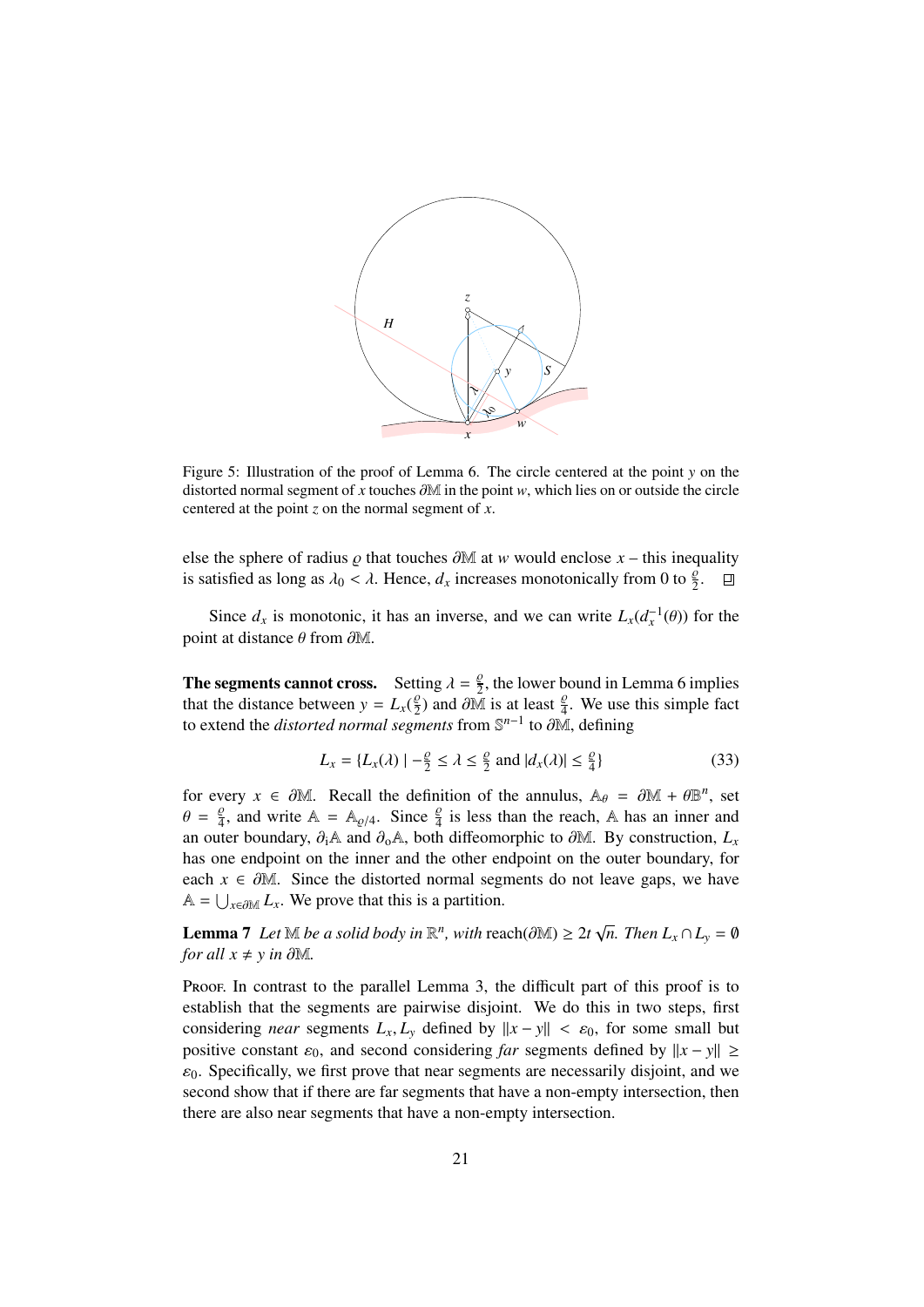For the first step, we focus on the inner boundary of A, noting that the argument for the outer boundary is symmetric. Taking inward directed distorted normals, we map each point  $x \in \partial M$  to the point  $L_x(d_x^{-1}(-\frac{\rho}{4}))$  on  $\partial_i A$ . Consider a locally geodesic curve  $\xi: \mathbb{R} \to \partial \mathbb{M}$  with  $x = \xi(0)$  and velocity vector  $\vec{x} = \dot{\xi}(0)$  at *x*. Correspondingly, we get a curve  $\psi$ :  $\mathbb{R} \to \partial_i \mathbb{A}$  with  $q = \psi(0)$  and velocity vector  $\vec{q} = \dot{\psi}(0)$  at *q*. Let *H* be the  $(n-1)$ -plane that passes through *x* and *q* such that  $\vec{x}$ is normal to the  $(n-2)$ -plane in which  $H - x$  intersects the tangent space of  $\partial M$ at *x*. It contains the line segment with endpoints *x* and *q*, and we call the open half-space that contains  $x + \vec{x}$  the *positive side* of *H*. A sufficiently small motion along its curve moves *x* into the positive side of *H*. By Lemma 2 (ii), the angle between  $\vec{x}$  and *H* is at least 60°, and by combining Lemmas 4 and 5, we note that the angle between  $\vec{x}$  and  $\vec{d}$  is at most  $n_1 + n_2 = 31.281$  °  $\leq 60$ °. This implies that the angle between  $\vec{x}$  and  $\vec{q}$  is at most  $\eta_1 + \eta_2 = 31.281...$ ° < 60°. This implies that a small motion along its curve moves *q* into the positive side of *H* as well. We get the positive constant,  $\varepsilon_0$  < reach( $\partial M$ ), because  $\partial M$  is compact and its curvature is bounded.

To prepare the second step, we let  $\mathbb{X} \subseteq \partial \mathbb{M} \times \partial \mathbb{M}$  be the set of pairs  $(x, y)$  such that  $L_x \cap L_y \neq \emptyset$ . Eventually, we will establish  $\mathbb{X} = \emptyset$ , but for now we have a more modest goal, namely to show that  $X$  is compact. It is bounded since  $\partial M$  is bounded, so it remains to show that  $X$  is closed or, equivalently, that the limit of every Cauchy sequence in X belongs to X as well. To derive a contradiction, let  $(x_1, y_1), (x_2, y_2), \ldots$  be a Cauchy sequence for limit  $(x, y)$ , and suppose that  $(x, y) \notin$ X. In other words,  $L_x \cap L_y = ∅$ . Because the segments are bounded and closed in  $\mathbb{R}^n$ , there is a threshold  $\delta > 0$  such that the line segments remain disjoint even<br>ofter thickening:  $(I + \delta \mathbb{R}^n) \circ (I + \delta \mathbb{R}^n) = \emptyset$ . By definition of Cauchy sequence after thickening:  $(L_x + \delta \mathbb{B}^n) \cap (L_y + \delta \mathbb{B}^n) = \emptyset$ . By definition of Cauchy sequence<br>and because the distorted normal segments of arbitrarily close points are arbitrarily and because the distorted normal segments of arbitrarily close points are arbitrarily close, there is a sufficiently large index *j* such that  $L_{x_j} \subseteq L_x + \delta \mathbb{B}^n$  and  $L_{y_j} \subseteq$ <br>*I* +  $\delta \mathbb{B}^n$ . But then *I*  $\cap I = \emptyset$  and  $(x, y) \notin \mathbb{X}$ , which contradicts the assumption  $L_y + \delta \mathbb{B}^n$ . But then  $L_{x_j} \cap L_{y_j} = \emptyset$  and  $(x_j, y_j) \notin \mathbb{X}$ , which contradicts the assumption that  $(x, y) \notin Y$ . Hence  $\mathbb{X}$  is compact, as desired that  $(x, y) \notin X$ . Hence,  $X$  is compact, as desired.

In the second step, we suppose there are points  $x, y$  in  $\partial M$  whose distorted normal segments have a non-empty intersection. Hence  $||x - y|| \ge \varepsilon_0$ , and because each distorted normal segment forms an angle at least  $\frac{\pi}{3}$  with ∂M, the distance of  $z = I_0 \cap I$  from ∂M is larger than a positive constant times  $\epsilon_0$ . Using compactness  $z = L_x \cap L_y$  from  $\partial M$  is larger than a positive constant times  $\varepsilon_0$ . Using compactness of <sup>X</sup>, the minimum distance of an intersection point between segments from ∂<sup>M</sup> exists, and we denote it as  $\theta_0$ . Suppose now that the distance of *z* from  $\partial M$  is  $\theta_0$ . Choose a positive radius  $r < \frac{\varepsilon_0}{2}$  and let  $S = S_r(x)$  be the set of points of ∂M at distance *r* from *r*. Because the radius is smaller than the reach *S* is a topological distance *r* from *x*. Because the radius is smaller than the reach, *S* is a topological (*n* − 2)-sphere. Importantly, it separates *x* inside the sphere from *y* outside the sphere. Each point of *S* lies on a distorted normal segment, so we can transport *S* by moving the points along their segments, always making sure that the distance to ∂M is the same for all points. Since  $r < \frac{\varepsilon_0}{2}$ , these segments neither intersect <br>*L*, nor each other which implies that the  $(n-2)$ -sphere at distance  $\theta$  from ∂M *L*<sub>*x*</sub> nor each other, which implies that the (*n* − 2)-sphere at distance  $\theta$  from  $\partial M$ encloses  $L_x(d_x^{-1}(\theta)) \in \partial_i \mathbb{A}_{\theta}$  for every  $0 \le \theta \le \frac{\varrho}{4}$ . But  $L_x(d_x^{-1}(\theta_0)) = L_y(d_y^{-1}(\theta_0))$ , so at least one of the segments intersects *L*. Because of the monotonicity of the so at least one of the segments intersects  $L<sub>y</sub>$ . Because of the monotonicity of the signed distance function from  $\partial M$  along  $L$ <sup>*y*</sup>, the intersection happens at a distance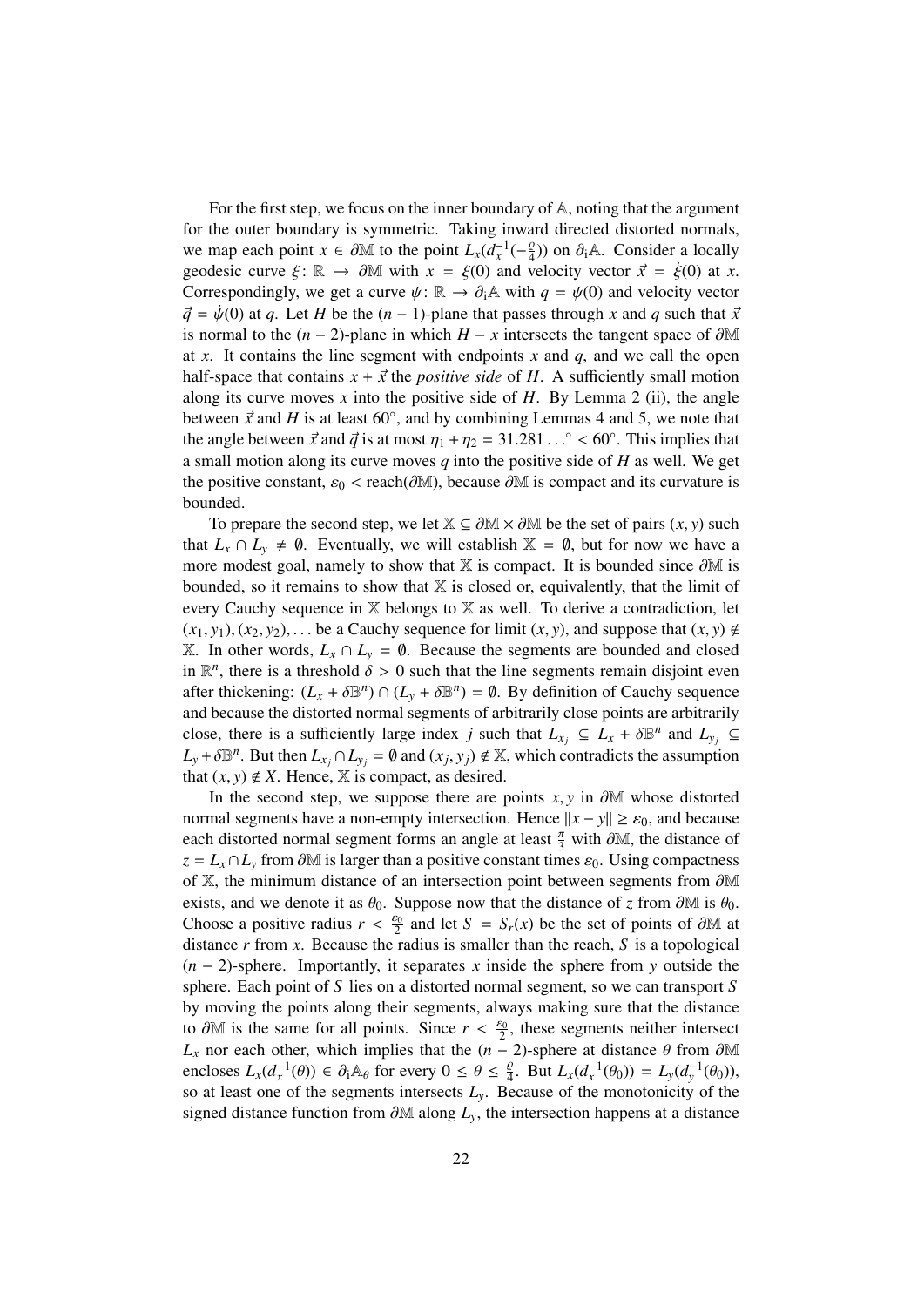less than  $\theta_0$  from  $\partial M$ . But this is impossible by definition of  $\theta_0$ , which provides the desired contradiction. desired contradiction.

The fibers cannot split. We have almost all ingredients ready to conclude that the distorted normal segments give a fibration of the symmetric difference. To construct it, we set

$$
F_x = L_x \cap [(\mathbb{M} \setminus \mathbb{M}_t) \cup (\mathbb{M}_t \setminus \mathbb{M})]
$$
\n(34)

for each  $x \in \partial M$ , calling it the *fiber* at *x*. By construction, one endpoint of  $F_x$  lies on ∂M and the other on ∂M<sub>t</sub>. It is however possible that  $F_x$  is empty, namely iff  $x \in \partial M \cap \partial M$  or that *F*<sub>*x*</sub> meets  $\partial M$  in an interval rather than a point namely  $x \in \partial M \cap \partial M_t$ , or that  $F_x$  meets  $\partial M_t$  in an interval rather than a point, namely<br>only if *I* is pormal to at least one coordinate axis. We will prove shortly that this only if  $L<sub>x</sub>$  is normal to at least one coordinate axis. We will prove shortly that this exhausts all cases. In particular, it is not possible that  $F<sub>x</sub>$  consists of two or more components.

**Lemma 8** *Let* ∂M *be a smoothly embedded* (*n*−1)*-manifold in*  $\mathbb{R}^n$ , *with* 1/curv(∂M) ≥  $\Delta t$  *n k n s s s k n s s i k n s s i he fiber F is either empty or* 4*tn and* reach( $\partial M$ ) ≥ 2*t*  $\sqrt{n}$ *. For every point x* ∈  $\partial M$ *, the fiber F<sub><i>x*</sub> is either empty or connected</sub> *connected.*

Proof. To derive a contradiction, we assume that there is a point  $x \in \partial M$  such that  $L_x$  crosses  $\partial M_t$  three or more times. Sorting the crossings from inside to outside, we get  $x_1, x_2, x_3, \ldots$ , alternating between leaving and entering  $\mathbb{M}_t$ . Suppose the situation is as in Figure 6 in which we enter  $\mathbb{M}_t$  at  $x_0$ . Let  $y$  and  $y$  be the centers situation is as in Figure 6 in which we enter  $\mathbb{M}_t$  at  $x_2$ . Let *v* and *w* be the centers



Figure 6: The distorted normal segment centered at *<sup>x</sup>* <sup>∈</sup> <sup>∂</sup><sup>M</sup> crosses the boundary of <sup>M</sup>*<sup>t</sup>* at three points. The curvature of ∂<sup>M</sup> is exaggerated for better visibility.

of the *n*-cubes that share the face that contains  $x_2$  in its interior, with  $v \notin M$  and  $w \in M$ . By definition of digital approximation, the cube centered at *v* lies outside and the cube centered at *w* lies inside  $M_t$ . Clearly,  $\langle N(x), w - v \rangle > 0$ , but to create this configuration, the two vectors have to be almost orthogonal. We show that they are sufficiently close to orthogonal such that  $D_n(N(x))$  and  $w - v$  are precisely orthogonal. To do so, we let *y* be the first point on the line segment from  $\nu$  to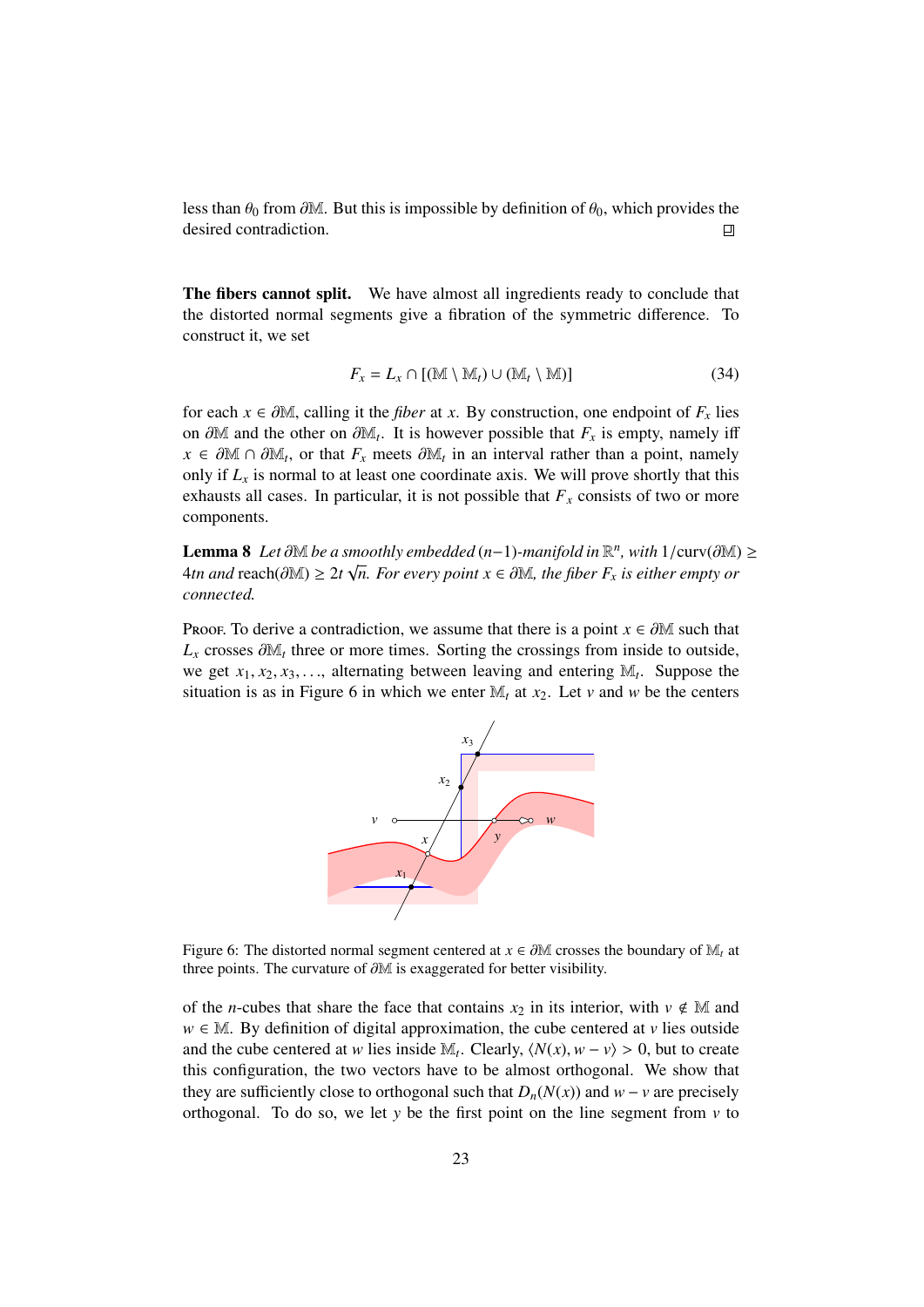*w* that belongs to  $\partial M$ , and note that  $\langle N(y), w - v \rangle \leq 0$ . The Euclidean distance between the two points on the boundary of M is  $||x - y|| \le ||x - x_2|| + ||x_2 - y|| \le$ 1  $\frac{1}{2}t\sqrt{n} + \frac{1}{2}$  $\frac{1}{2}t\sqrt{n}$ . The angle between the outward normals at the two points is at most

$$
2\arcsin\frac{\|x-y\|/2}{1/\text{curv}(\partial \mathbb{M})} \le 2\arcsin\frac{\frac{1}{2}t\sqrt{n}}{4tn} \le 2\arcsin\frac{1}{8\sqrt{n}}.\tag{35}
$$

Using arcsin  $x \le 2x$ , we conclude that the angle is at most  $1/\sqrt{2}$  emma 2. (i) this is the threshold below which the normal sp √ 4*n*. According to Lemma 2 (i), this is the threshold below which the normal snaps to an orthogonal direction. Hence,  $\langle D_n(N(x)), w - v \rangle = 0$ , as desired. This contradicts that  $L_x$  intersects the symmetric difference in more than one component. intersects the symmetric difference in more than one component.

#### 7 Convergence for Solid Bodies

In this section, we prove that the digital algorithm implementing the modified first intrinsic volume is multigrid convergent for solid bodies. We begin with a proof that  $M$  and  $M_t$  have the same homotopy type.

Graded thickening. The goal is to shrink the fibers, but there is an obstacle, which we address first: some fibers are parallel and arbitrarily close to faces of M*<sup>t</sup>* so shrinking leads to discontinuities. We therefore modify M*<sup>t</sup>* without changing its homotopy type. Since M*<sup>t</sup>* is closed, it is safe to thicken by a small amount, and to avoid faces parallel to fibers, we do this in a graded manner. Let  $d_+ : \mathbb{M}_t \to \mathbb{R}$  be the signed distance function from M, mapping a point *y* to  $d_{\pm}(y) = \pm \min_{x \in \partial \mathbb{M}} ||x - y||$ ,<br>in which the sign is positive outside and positive inside M, Weiting  $s = \frac{1}{2}$  to  $\sqrt{s}$  for in which the sign is positive outside and negative inside M. Writing  $c = \frac{1}{2}$  $\frac{1}{2}t\sqrt{n}$  for the half-length of a cube diagonal, we get  $|d_{\pm}(x)| \le c$  for all *y* ∈ ∂M<sub>t</sub>. To translate<br>the signed distance into the grading, we choose a sufficiently small  $\delta > 0$  and define the signed distance into the grading, we choose a sufficiently small  $\delta > 0$  and define  $R(r) = -\frac{\delta}{c}r + 3\delta$ , making sure that  $\delta < c$  so that the slope is negative, with absolute value smaller than 1. The function is designed so that  $2\delta < B(d_1(r)) < 4\delta$  for all value smaller than 1. The function is designed so that  $2\delta \leq R(d_{\pm}(y)) \leq 4\delta$  for all *y* ∈  $\partial M_t$ , which is easy to check. To construct the *graded thickening* of  $M_t$ , we first thicken by *R*(*d* (*y*)) and second shrink by  $\delta$ : thicken by  $R(d_{+}(y))$  and second shrink by  $\delta$ :

$$
\mathbb{M}_t^{\delta} = \mathbb{R}^n \setminus \left[ \left( \mathbb{R}^n \setminus \bigcup_{x \in \mathbb{M}_t} [x + R(d_\pm(x)) \cdot \mathbb{B}^n] \right) + \delta \cdot \mathbb{B}^n \right]. \tag{36}
$$

Because the slope of *R* is between  $-1$  and 0, the thickening of interior points has no effect. It follows that  $M_t$  is thickened by an amount between  $2\delta$  and  $4\delta$ , so that shripking by  $\delta$  leaves a positive amount of thickening all around. After shripking shrinking by  $\delta$  leaves a positive amount of thickening all around. After shrinking, the surface is without corners and creases, which is useful in forming a correspondence between  $\mathbb{M}_t^{\delta}$  and  $\mathbb{M}_t$ . The following properties will be important.

Lemma 9 (Graded Thickening Lemma) *Let* δ > <sup>0</sup> *be su*ffi*ciently small. Then*  $\mathbb{M}_t$  and  $\mathbb{M}^{\delta}_t$  have the same homotopy type, and every distorted normal segment of ∂M *intersects* ∂M<sub>t</sub><sup> $\delta$ </sup> in a single point.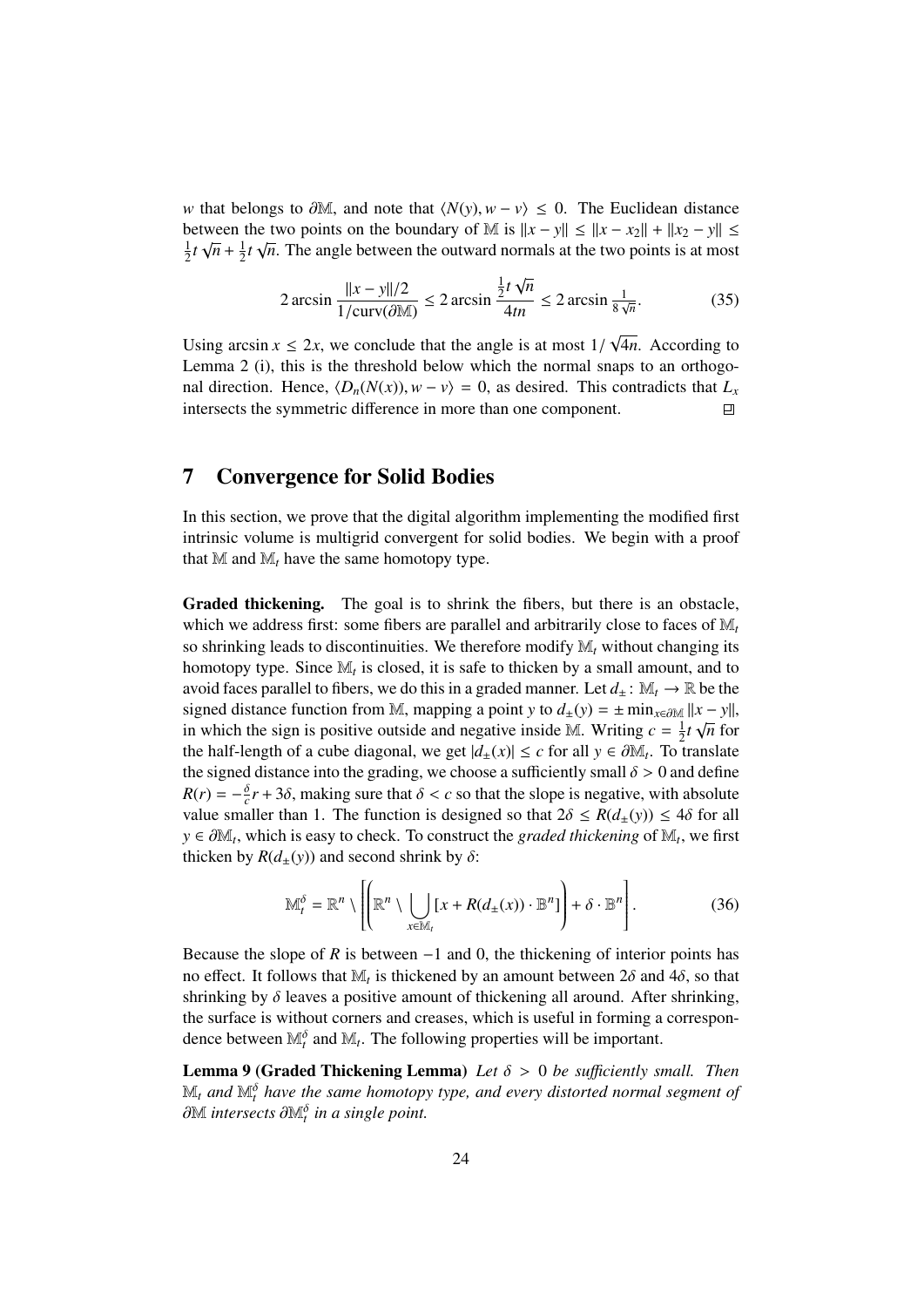Proof. Note that  $\mathbb{M}_t \subseteq \mathbb{M}_t^{\delta}$ . Because the normal directions at points of  $\partial \mathbb{M}_t^{\delta}$  are well defined every point  $z \in \partial \mathbb{M}^{\delta}$  is the closest boundary point of a unique point well defined, every point  $z \in \partial M_t^{\delta}$  is the closest boundary point of a unique point<br> $y \in \partial M_t$ . It is however possible that  $y \in \partial M_t$  has more than one closest point on *y* ∈  $\partial M_t$ . It is however possible that *y* ∈  $\partial M_t$  has more than one closest point on  $\partial M_t$ <sup>6</sup>. We call the line segment from z to *y* a fiber poting that the thus constructed  $\partial M_t^{\delta}$ . We call the line segment from *z* to *y* a fiber, noting that the thus constructed fibers partition  $M_t^{\delta}$  \  $M_t$ . Let  $g: M_t^{\delta} \to M_t$ , be defined by manning every point fibers partition  $\mathbb{M}_t^{\delta} \setminus \mathbb{M}_t$ . Let  $g: \mathbb{M}_t^{\delta} \to \mathbb{M}_t$  be defined by mapping every point on a fiber to its endpoint on  $\partial M_t$ , and mapping every point of  $M_t$  to itself. It is<br>continuous and homotonic to the identity on  $M_0$ <sup>δ</sup>. This proves that M, and  $M_0$ <sup>δ</sup> have continuous and homotopic to the identity on  $\mathbb{M}_t^{\delta}$ . This proves that  $\mathbb{M}_t$  and  $\mathbb{M}_t^{\delta}$  have the same homotopy type.

To prove the second claim, we note that already for  $\partial M_t$ , the intersections with orted pormal segments are connected, pamely points and intervals. The interdistorted normal segments are connected, namely points and intervals. The intervals arise because the distorted normal segments tend to align with the directions of the faces of M*<sup>t</sup>* . The graded thickening makes sure that such a segment intersects  $\partial M_t^{\delta}$  in a single point, and since we can make  $\delta > 0$  arbitrarily small, we can avoid unwanted side-effects unwanted side-effects.

The first property in the lemma certifies  $\mathbb{M}_{t}^{\delta}$  as a feasible substitute for  $\mathbb{M}_{t}$ . The second property motivates us to define

$$
F_x^{\delta} = L_x \cap [(\mathbb{M} \setminus \mathbb{M}_t^{\delta}) \cup (\mathbb{M}_t^{\delta} \setminus \mathbb{M})]
$$
(37)

for every *x* ∈ ∂M. Similar to the  $F_x$ , the  $F_x^{\delta}$  partition the symmetric difference –<br>this time between M and M<sup>δ</sup> and every  $F^{\delta}$  is either empty or a connected line this time between M and  $\mathbb{M}_{t}^{\delta}$  – and every  $\tilde{F}_{x}^{\delta}$  is either empty or a connected line segment. In addition, the  $F_x^{\delta}$  define a homeomorphism between  $\partial M$  and  $\partial M_t^{\delta}$ . This property is new and will be instrumental in what we will do next.

**Homotopy equivalence.** Using the new fibers, it is easy to establish that  $M$  and  $\mathbb{M}^{\delta}_t$  have the same homotopy type. To explain this, we direct each fiber from outside to inside, and we distinguish between the fibers that partition  $\mathbb{M} \setminus \mathbb{M}_t^{\delta}$  and the fibers that partition  $\mathbb{M}_t^{\delta} \setminus \mathbb{M}$ . We introduce  $f: \mathbb{M} \to \mathbb{M}_t^{\delta}$  by mapping every point in  $\mathbb{M} \setminus \mathbb{M}^{\delta}$  to the inner endpoint of the fiber that contains it, while mapping every point in  $\mathbb{M} \cap \mathbb{M}_{t}^{\delta}$  to itself. Symmetrically, we introduce  $h: \mathbb{M}_{t}^{\delta} \to \mathbb{M}$ . Both maps are continuous, and it is not difficult to see that  $h \circ f$  is homotopic to the identity on M, and that  $f \circ h$  is homotopic to the identity on  $\mathbb{M}_t^{\delta}$ . Indeed, we can retract the fibers in the two collections to create the two homotopies. This implies  $\mathbb{M} \simeq \mathbb{M}_t^{\delta}$ , and with  $\mathbb{M}_t^{\delta} \simeq \mathbb{M}_t$  from the Graded Thickening Lemma we conclude that  $\mathbb{M} \simeq \mathbb{M}_t$ . While this is not the final goal of our investigations, we state it as one of our main results.

Theorem 3 (Homotopy Equivalence Theorem) *Let* M *be a solid body in* R *n , whose boundary is a smoothly embedded*  $(n - 1)$ *-manifold in*  $\mathbb{R}^n$  *with*  $1/\text{curv}(\partial \mathbb{M}) \geq 4tn$ <br>and reach( $\partial \mathbb{M}$ ) > 2*t*  $\sqrt{n}$ . Then  $\mathbb{M}$  and  $\mathbb{M}$ , have the same homotopy type *and* reach( $\partial M$ ) ≥ 2*t*  $\sqrt{n}$ . Then M *and* M<sub>*t*</sub> have the same homotopy type.

Interleaved filtrations. For the final step of the proof of convergence, we compare filtrations of sublevel and superlevel sets of height functions on  $\mathbb{M}$ ,  $\mathbb{M}_t$ ,  $\mathbb{M}_t^{\delta}$ .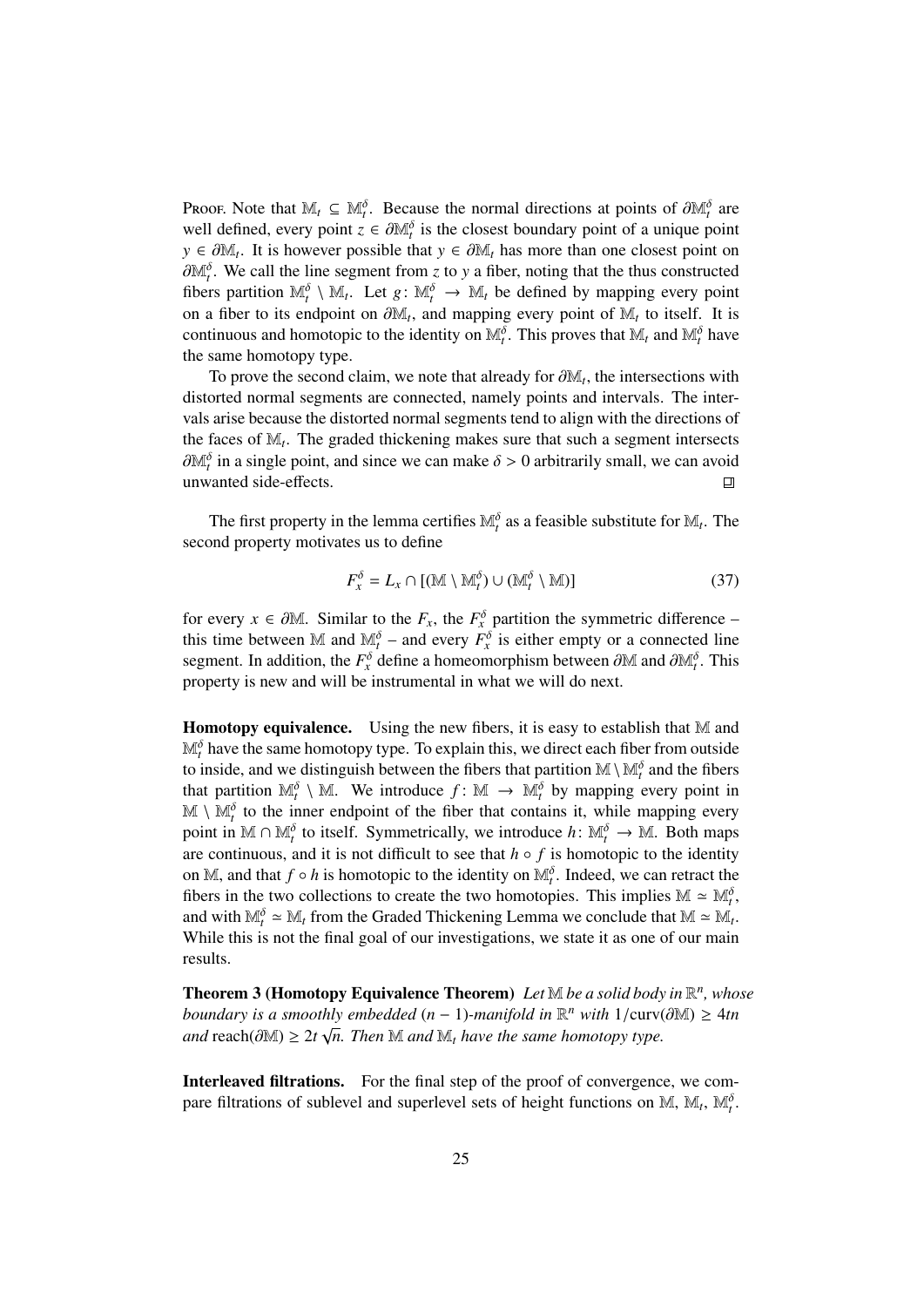For each direction  $u \in \mathbb{S}^{n-1}$ , we let  $f_u: \mathbb{M} \to \mathbb{R}$ ,  $g_u: \mathbb{M}_t \to \mathbb{R}$ ,  $h_u: \mathbb{M}_t^{\delta} \to \mathbb{R}$  be the height functions in this direction, and fixing *u*, we write  $F_r = H(f_u^{-1}(-\infty, r))$ ,<br> $G = H(g^{-1}(-\infty, r))$  for the homology groups and  $F' = H(M - f^{-1}[r, \infty))$ .  $G' =$  $G_r = H(g_u^{-1}(-\infty, r])$  for the homology groups and  $F^r = H(M, f_u^{-1}[r, \infty))$ ,  $G^r = H(M, \sigma^{-1}[r, \infty))$  for the relative homology groups. We collect the vector spaces in  $H(\mathbb{M}, g_u^{-1}[r, \infty))$  for the relative homology groups. We collect the vector spaces in<br>two towers, which we write one above the other: two towers, which we write one above the other:

$$
\mathcal{F}: \quad 0 = F_{-\infty} \to \dots \to F_r \to \dots \to F_{\infty} = F^{\infty} \to \dots \to F^r \to \dots \to F^{-\infty} = 0,
$$
\n
$$
\mathcal{G}: \quad 0 = G_{-\infty} \to \dots \to G_r \to \dots \to G_{\infty} = G^{\infty} \to \dots \to G^r \to \dots \to G^{-\infty} = 0.
$$
\n
$$
\tag{39}
$$

To relate the towers, it would be convenient to establish inclusions between the sub- and superlevel sets, but they do not necessarily exist. The next best thing are continuous maps between the bodies that restrict to continuous maps between the sublevel and superlevel sets, and we have such maps  $f: \mathbb{M} \to \mathbb{M}_t^{\delta}, g: \mathbb{M}_t^{\delta} \to \mathbb{M}_t$ ,  $h: \mathbb{M}_{t}^{\delta} \to \mathbb{M}$  as introduced above. Before we continue, we note that the three maps move points along fibers of limited length. In particular the fibers for *f*, *g*, *h* have<br>lengths at most  $c^2 \delta \sqrt{n} c + \delta$ . Setting  $c' = c + 3\delta \sqrt{n}$  and  $c'' = c + \delta$  and restricting lengths at most *c*,  $3\delta \sqrt{n}$ ,  $c + \delta$ . Setting  $c' = c + 3\delta \sqrt{n}$  and  $c'' = c + \delta$  and restricting these functions to sublevel sets, we get these functions to sublevel sets, we get

$$
f_u^{-1}(-\infty, r] \xrightarrow{f} h_u^{-1}(-\infty, r + c] \xrightarrow{g} g_u^{-1}(-\infty, r + c'],
$$
 (40)

$$
g_u^{-1}(-\infty, r] \hookrightarrow h_u^{-1}(-\infty, r] \xrightarrow{h} f_u^{-1}(-\infty, r + c''].
$$
 (41)

Noting that  $c'' \leq c'$ , this gives linear maps from  $F_r$  to  $G_{r+c'}$  and from  $G_r$  to  $F_{r+c'}$ . Similarly we have maps from  $F^r$  to  $G^{r+c'}$  and from  $G_r$  to  $F_{r+c'}$ . In other words,  $\mathcal F$  and  $\mathcal G$  are  $(r + c')$ -interleaved. The Stability Theorem of persistent homology implies the existence of a bijection  $\beta$ : Dgm( $\mathcal{F}$ )  $\rightarrow$  Dgm( $\mathcal{G}$ ) with  $||A - \beta(A)||_{\infty} \le c'$ <br>for all  $A \in \text{Dom}(\mathcal{F})$ . Each non-trivial pair in Dgm( $\mathcal{G}$ ) corresponds to either a for all  $A \in \text{Dgm}(\mathcal{F})$ . Each non-trivial pair in  $\text{Dgm}(\mathcal{G})$  corresponds to either a trivial or a non-trivial pair in  $\text{Dgm}(\mathcal{F})$ . The number of pairs with persistence larger than  $2c'$  in  $\text{Dgm}(G)$  is therefore bounded from above by the number of non-trivial pairs in  $Dgm(\mathcal{F})$ , which is at most *C*. All other pairs have persistence at most 2*c'*. Choosing  $\varepsilon = 2c'$ , the modified  $\chi$ -moment ignores their contributions, which implies

$$
|X(\mathcal{F}) - X(\mathcal{G}, 2c')| \le 2c'C.
$$
\n(42)

To get an upper bound on the difference between the intrinsic volumes, we still need to integrate over all  $L \in \mathcal{L}_{n-1}^n$  and multiply with  $c_{n-1,n} = \frac{nb_n}{b_{n-1}}$  $\frac{nb_n}{b_{n-1}b_1}$ ; see (15) and (16). To state the final result, we choose  $\delta > 0$  arbitrarily small so that  $c' = c + 3\delta \sqrt{n}$  is arbitrarily close to  $\frac{1}{2}t \sqrt{n}$ arbitrarily close to  $\frac{1}{2}t\sqrt{n}$ .

Theorem 4 (Convergence Theorem for Solid Bodies) *Let* M *be a solid body in* √  $\mathbb{R}^n$ , with 1/curv(∂M) ≥ 4*tn*, reach(∂M) ≥ 2*t*  $\sqrt{n}$ , and *C* an upper bound on the number of positive persistance birth death pairs of any height function. Then the *number of positive persistence birth-death pairs of any height function. Then the*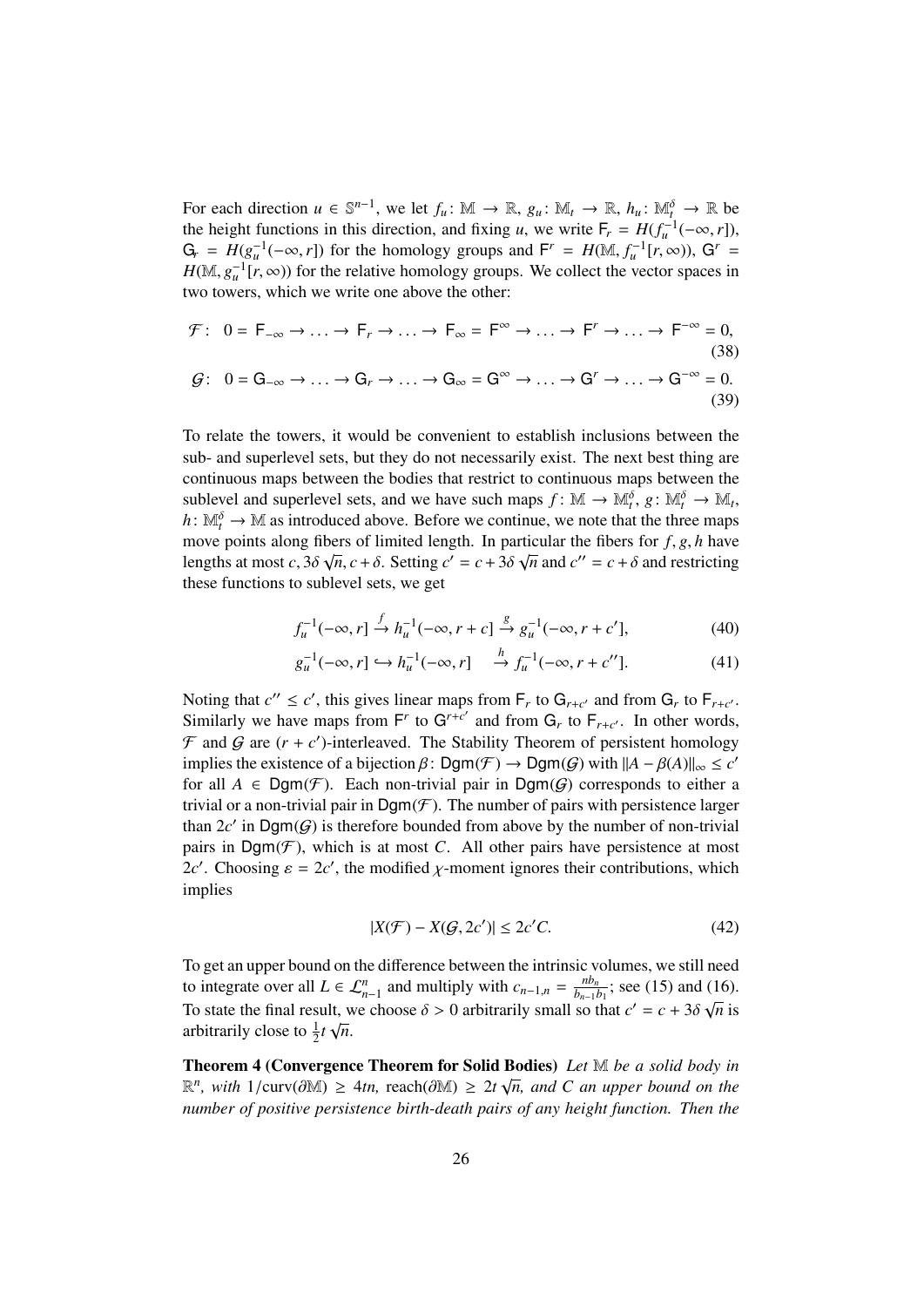*absolute di*ff*erence between the first intrinsic volume of* M *and the modified first intrinsic volume of* M*<sup>t</sup> is*

$$
|V_1(\mathbb{M}) - V_1(\mathbb{M}_t, t\sqrt{n})| \le c_{n-1,n} t\sqrt{n}C.
$$
 (43)

*The difference vanishes as t goes to* 0*, which implies*  $\lim_{t\to 0} V_1(\mathbb{M}_t, t)$  $\sqrt{n}$ ) =  $V_1(\mathbb{M})$ .

#### 8 Discussion

We conclude our paper by explaining how the modified first intrinsic volume can be implemented, and by collecting open questions for future research. Before that, we put things into perspective by noting that our methods are not limited to digital approximations, which are considered mainly for their elementary description and relevance in applications.

Computation. As already mentioned in the introduction, it is possible to implement our algorithms. In this paragraph, we sketch the computation of the first intrinsic volume of a solid body M in  $\mathbb{R}^n$  using a quasi-Monte Carlo method. First, we discretize the integral in (16) by sampling *m* uniformly distributed points on the unit sphere,  $\mathbb{S}^{n-1}$ , which we interpret as the normal directions of  $(n-1)$ -planes  $L_i \in \mathcal{L}_{n-1}^n$ . Second, we compute the modified  $\chi$ -moments,  $X(\mathcal{F}_i, t\sqrt{n})$ , of the height functions of the resolution *t* digital approximations of M in these directions. Third functions of the resolution *t* digital approximations of M in these directions. Third, we approximate by averaging the *m* modified  $\chi$ -moments. This approximation converges to  $V_{\ell}(\mathbb{M}_{\ell}, t_{\ell})$  which in turn converges to the unmodified first intrinsic converges to  $V_1(\mathbb{M}_t, t\sqrt{n})$ , which in turn converges to the unmodified first intrinsic<br>volume as we let t go to zero: volume as we let *t* go to zero:

$$
\frac{1}{m}\sum_{i=1}^{m}X(\mathcal{F}_i,t\sqrt{n})\stackrel{m\to\infty}{\longrightarrow}V_1(\mathbb{M}_t,t\sqrt{n})\stackrel{t\to 0}{\longrightarrow}V_1(\mathbb{M}).
$$
\n(44)

In *n* = 3 dimensions, we can combine the Convergence Theorem for Solid Bodies with the convergence results for sampling directions in [9] to give bounds on the approximation error that only depend on the grid resolution, the complexity of the body, and the number of directions.

Open questions. The results in this paper open up a connection between the classic area of intrinsic volumes and the more recent area of persistent homology. There is much to be explored in terms of possible cross-fertilization. We mention two concrete questions that aim at generalizing or strengthening the results of this paper. Let M be a solid body in  $\mathbb{R}^n$ ,  $\varepsilon_t$  a suitably chosen decreasing function that vanishes in the limit and  $n - k > 1$ vanishes in the limit, and  $n - k > 1$ .

(1) Prove or disprove the convergence of  $V_{n-k}^{\text{mot}}(\mathbb{M}_t, \varepsilon_t)$  to  $V_{n-k}(\mathbb{M})$ , as *t* goes to zero.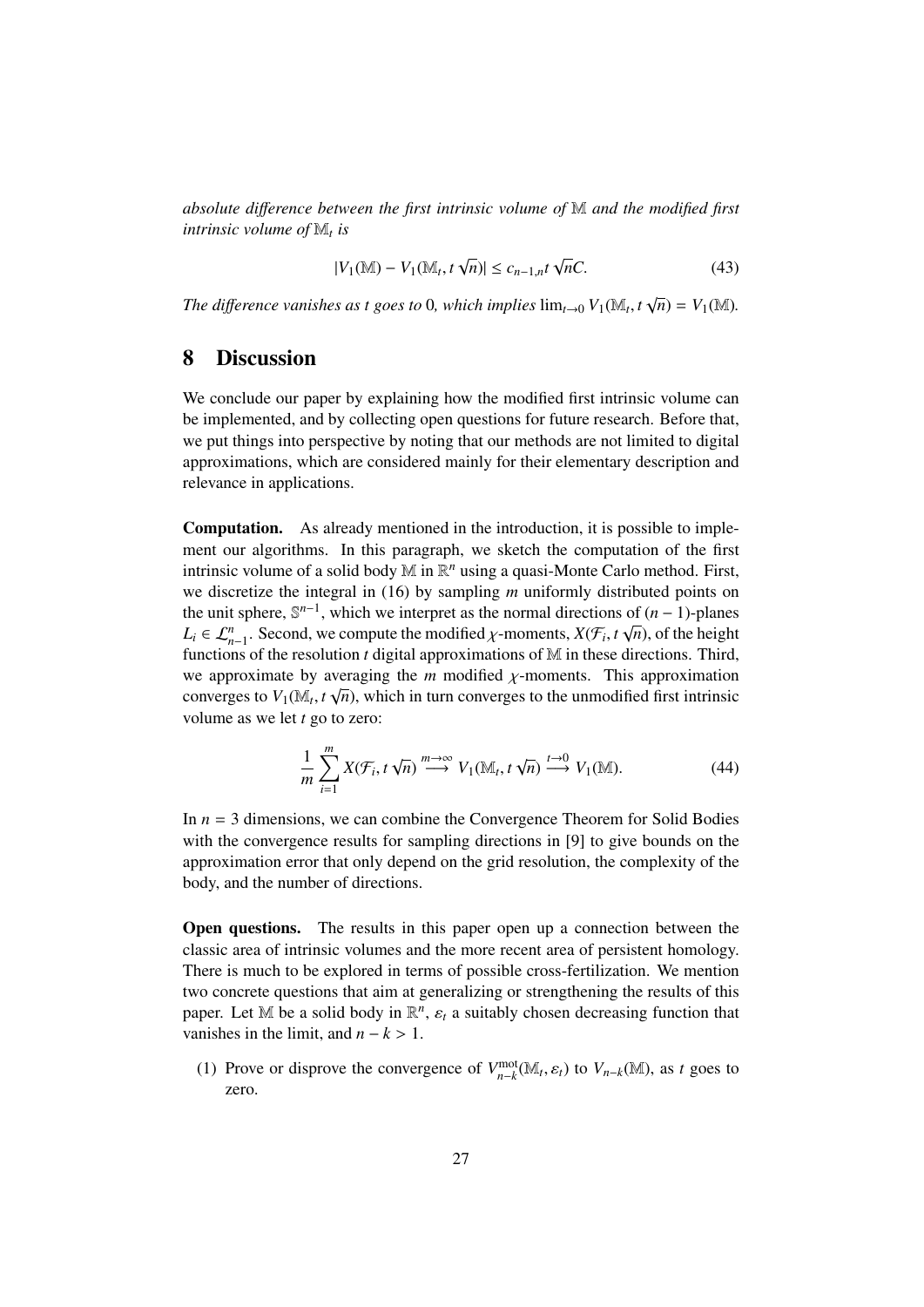The first interesting case is the area measure for  $n = 3$  and  $n - k = 2$ . In practical applications, the resolution to which ideal shapes can be approximated is limited.

(2) Extend the convergence results of this paper to stability results that hold for approximations at a fixed resolution.

To achieve stability, it will be necessary to replace the cutoff rule used in the definition of modified intrinsic volume in this paper by a softer transition, such as a standard ramp function, for example.

#### Acknowledgements

Both authors thank Anne Marie Svane for her comments on an early version of this paper. The second author wishes to thank Eva B. Vedel Jensen and Markus Kiderlen from Aarhus University for enlightening discussions and their kind hospitality during a visit of their department in 2014.

#### References

- [1] U. Bauer and M. Lesnick. Induced matchings of barcodes and the algebraic stability of persistence. *In* "Proc. 30th Sympos. Comput. Geom., 2014", 355–364.
- [2] P. BENDICH, H. EDELSBRUNNER, D. MOROZOV AND A. PATEL. Homology and robustness of level and interlevel sets. *Homology, Homotopy, and Applications* 15 (2013), 51–72.
- [3] T. BONNESEN AND W. FENCHEL. *Theorie der konvexen Körper*. Springer, Berlin, Germany, 1934.
- [4] K. J. Böröcky, Jr, L. M. Hoffmann and D. Hug. Expectation of intrinsic volumes of random polytopes. *Period. Math. Hung.* 57 (2008), 143–164.
- [5] F. CHAZAL, V. DE SILVA, M. GLISSE AND S. OUDOT. The structure and stability of persistence modules. CGL Techn. Report, INRIA Saclay, France, 2012.
- [6] D. COHEN-STEINER AND H. EDELSBRUNNER. Inequalities for the curvature of curves and surfaces. *Found. Comput. Math.* 7 (2007), 391–404.
- [7] D. Cohen-Steiner, H. Edelsbrunner and J. Harer. Stability of persistence diagrams. *Discrete Comput. Geom.* 37 (2007), 103–120.
- [8] H. Edelsbrunner and J. L. Harer. *Computational Topology. An Introduction.* Amer. Math. Soc., Providence, Rhode Island, 2010.
- [9] H. Edelsbrunner and F. Pausinger. Stable length estimates of tube-like shapes. *J. Math. Imaging Vision* 50 (2014), 164–177.
- [10] H. FEDERER. *Geometric Measure Theory*. Springer, New York, New York, 1969.
- [11] H. Hapwiger. Beweis eines Funktionalsatzes für konvexe Körper. Abh. Math. Sem. Univ. Ham*burg* 17 (1951), 11–23.
- [12] H. Hadwiger. Additive Funktionale *k*-dimensionaler Eikörper I. Arch. Math. 3 (1952), 470– 478.